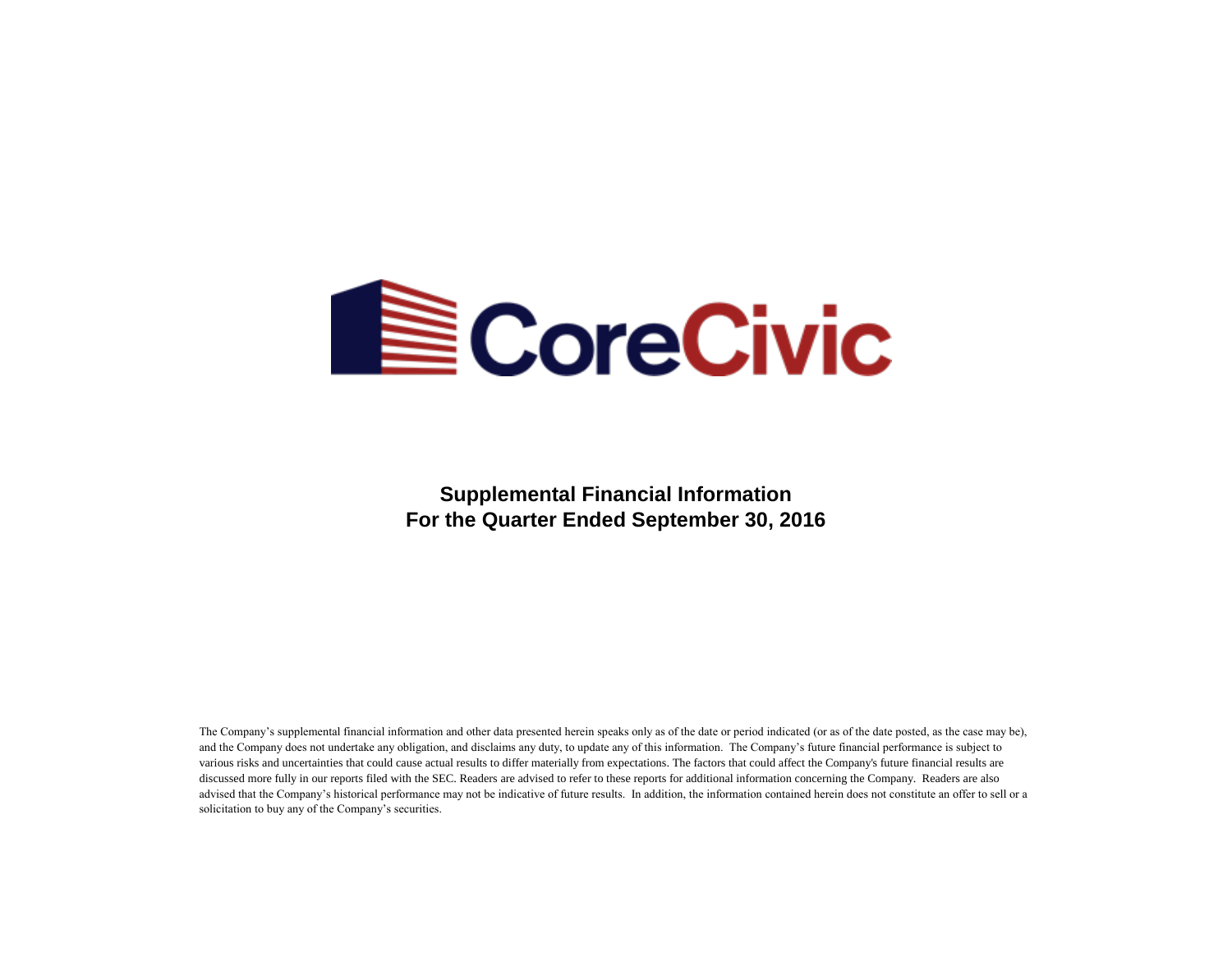# **CoreCivic, Inc.**

# **Supplemental Financial Information For the Quarter Ended September 30, 2016**

# **TABLE OF CONTENTS**

| Financial Highlights & 2016 & 2017 Guidance Summary <b>Constanting Constanting Constanting Constanting Constanting Constanting Constanting Constanting Constanting Constanting Constanting Constanting Constanting Constanting C</b> |  |
|--------------------------------------------------------------------------------------------------------------------------------------------------------------------------------------------------------------------------------------|--|
| Consolidated Balance Sheets 2                                                                                                                                                                                                        |  |
| Consolidated Statements of Operations <b>Consolidated Statements</b> of Operations 3                                                                                                                                                 |  |
| Reconciliation of Basic to Diluted Earnings Per Share <b>Conserverse Conserverse Authority</b> 4                                                                                                                                     |  |
| Calculation of Adjusted Diluted Earnings Per Share ————————————————————————5                                                                                                                                                         |  |
| Funds From Operations 6                                                                                                                                                                                                              |  |
|                                                                                                                                                                                                                                      |  |
|                                                                                                                                                                                                                                      |  |
| Analysis of Outstanding Debt 10                                                                                                                                                                                                      |  |
| Selected Operating Ratios 2014 11                                                                                                                                                                                                    |  |
| Partner Information 12                                                                                                                                                                                                               |  |
| Facility Portfolio 23                                                                                                                                                                                                                |  |
|                                                                                                                                                                                                                                      |  |

Damon T. Hininger, President and Chief Executive Officer David M. Garfinkle, Chief Financial Officer 10 Burton Hills Boulevard Nashville, TN 37215 Tel.: (615) 263-3000 Fax: (615) 263-3010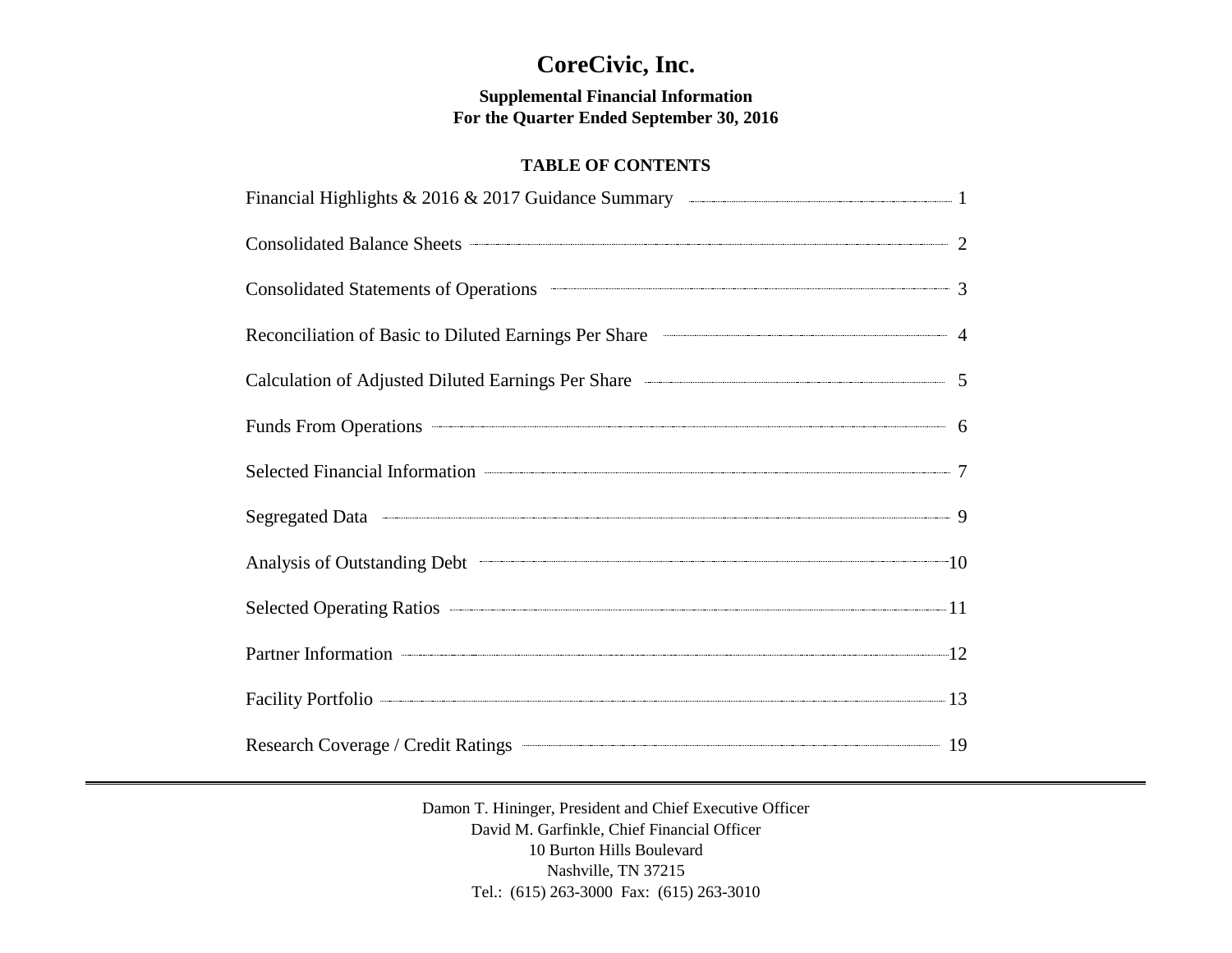#### **FINANCIAL HIGHLIGHTS**

### (Unaudited and amounts in thousands, except per share amounts)

|                                    |    | For the Three Months Ended |               | <b>For the Nine Months Ended</b> |               |      |    |      |
|------------------------------------|----|----------------------------|---------------|----------------------------------|---------------|------|----|------|
|                                    |    |                            | September 30, |                                  | September 30, |      |    |      |
|                                    |    | 2016                       |               | 2015                             |               | 2016 |    | 2015 |
| <b>Adjusted Diluted EPS</b>        | чB | 0.49                       | S             | 0.45                             | S             | 1.38 | S  | 1.50 |
| <b>Normalized FFO Per Share</b>    | \$ | 0.69                       | \$            | 0.64                             | \$            | 1.98 | \$ | 2.06 |
| <b>AFFO Per Share</b>              | S  | 0.68                       | \$            | 0.63                             | S             | 1.94 | \$ | 2.04 |
| <b>Debt Leverage</b>               |    | 3.3x                       |               | 3.3x                             |               | 3.4x |    | 3.1x |
| <b>Fixed Charge Coverage Ratio</b> |    | 6.9x                       |               | 8.9x                             |               | 6.7x |    | 9.3x |

#### **GUIDANCE SUMMARY**

|                                                                                                                                                        |                         |          | O4 2016                 |                 |                    |                      | Full Year 2016 |                      | Full Year 2017          |                |                         |                 |
|--------------------------------------------------------------------------------------------------------------------------------------------------------|-------------------------|----------|-------------------------|-----------------|--------------------|----------------------|----------------|----------------------|-------------------------|----------------|-------------------------|-----------------|
|                                                                                                                                                        |                         | Low-End  |                         | <b>High-End</b> |                    | Low-End              |                | <b>High-End</b>      |                         | <b>Low-End</b> |                         | <b>High-End</b> |
| Net income                                                                                                                                             | $\mathcal{S}$           | 49,000   | \$                      | 50,000          | \$                 | 208,205              | \$             | 209,205              | \$                      | 164,000        | $\mathbb{S}$            | 176,000         |
| Expenses associated with mergers and acquisitions                                                                                                      |                         | 400      |                         | 400             |                    | 2,000                |                | 2,000                |                         | 2,000          |                         | 2,000           |
| Gain on settlement of contingent consideration                                                                                                         |                         |          |                         |                 |                    | (2,000)              |                | (2,000)              |                         |                |                         |                 |
| Restructuring charges                                                                                                                                  |                         |          |                         |                 |                    | 4,010                |                | 4,010                |                         |                |                         |                 |
| Income tax benefit for special items                                                                                                                   |                         |          |                         |                 |                    | (215)                |                | (215)                |                         |                |                         |                 |
| Adjusted net income                                                                                                                                    | $\mathbf{\$}$           | 49,400   | \$                      | 50,400          | \$                 | 212,000              | $\mathbb{S}$   | 213,000              | $\mathbf S$             | 166,000        | $\mathbb{S}$            | 178,000         |
| Net income                                                                                                                                             | \$                      | 49,000   | \$                      | 50,000          | \$                 | 208,205              | $\mathbb{S}$   | 209,205              | \$                      | 164,000        | \$                      | 176,000         |
| Depreciation of real estate assets                                                                                                                     |                         | 23,000   |                         | 23,000          |                    | 93,500               |                | 93,500               |                         | 90,500         |                         | 90,500          |
| <b>Funds From Operations</b>                                                                                                                           | $\mathbf{\hat{S}}$      | 72,000   | $\mathbf S$             | 73,000          | $\mathbb{S}$       | 301,705              | $\mathbb{S}$   | 302,705              | $\mathbf{s}$            | 254,500        | $\mathbb{S}$            | 266,500         |
| Expenses associated with mergers and acquisitions                                                                                                      |                         | 400      |                         | 400             |                    | 2,000                |                | 2,000                |                         | 2,000          |                         | 2,000           |
| Gain on settlement of contingent consideration                                                                                                         |                         |          |                         |                 |                    | (2,000)              |                | (2,000)              |                         |                |                         |                 |
| Restructuring charges                                                                                                                                  |                         |          |                         |                 |                    | 4,010                |                | 4,010                |                         |                |                         |                 |
| Income tax benefit for special items                                                                                                                   |                         |          |                         |                 |                    | (215)                |                | (215)                |                         |                |                         |                 |
| Normalized Funds From Operations                                                                                                                       | $\overline{\mathbf{s}}$ | 72,400   | $\mathbf{\hat{S}}$      | 73,400          | $\mathbb{S}$       | 305,500              | $\mathbb{S}$   | 306,500              | $\mathbf{s}$            | 256,500        | $\mathbb{S}$            | 268,500         |
| Maintenance capital expenditures on real estate assets                                                                                                 |                         | (10,500) |                         | (10,500)        |                    | (27,000)             |                | (27,000)             |                         | (26,000)       |                         | (26,000)        |
| Stock-based compensation and non-cash interest                                                                                                         |                         | 4,000    |                         | 4,000           |                    | 16,500               |                | 16,500               |                         | 15,500         |                         | 15,500          |
| Other non-cash revenue and expenses                                                                                                                    |                         | (1,000)  |                         | (1,000)         |                    | (1,500)              |                | (1,500)              |                         | (500)          |                         | (500)           |
| <b>Adjusted Funds from Operations</b>                                                                                                                  | $\mathbb{S}$            | 64,900   | $\mathbb{S}$            | 65,900          | $\mathbb{S}$       | 293,500              | \$             | 294,500              | \$                      | 245,500        | \$                      | 257,500         |
| <b>Diluted EPS</b>                                                                                                                                     | \$                      | 0.42     | \$                      | 0.42            | \$                 | 1.76                 | \$             | 1.77                 | \$                      | 1.38           | \$                      | 1.49            |
| <b>Adjusted EPS</b>                                                                                                                                    | \$                      | 0.42     | \$                      | 0.43            | \$                 | 1.80                 | \$             | 1.81                 | \$                      | 1.40           | \$                      | 1.50            |
| FFO per diluted share                                                                                                                                  | \$                      | 0.61     | \$                      | 0.62            | \$                 | 2.56                 | \$             | 2.57                 | \$                      | 2.15           | \$                      | 2.25            |
| Normalized FFO per diluted share                                                                                                                       | \$                      | 0.61     | \$                      | 0.62            | \$                 | 2.59                 | \$             | 2.60                 | \$                      | 2.16           | \$                      | 2.27            |
| Adjusted Funds from Operations per diluted share                                                                                                       | \$                      | 0.55     | \$                      | 0.56            | $\mathbf{\hat{S}}$ | 2.49                 | \$             | 2.50                 | \$                      | 2.07           | \$                      | 2.17            |
| Net income                                                                                                                                             | \$                      | 49.000   | \$                      | 50,000          | $\mathbb{S}$       | 208,205              | $\mathbb{S}$   | 209,205              | \$                      | 164,000        | $\mathbb{S}$            | 176,000         |
| Interest expense                                                                                                                                       |                         | 16,000   |                         | 16,500          |                    | 67,000               |                | 67,500               |                         | 64,000         |                         | 67,000          |
| Depreciation and amortization                                                                                                                          |                         | 40,000   |                         | 40,000          |                    | 167,500              |                | 167,500              |                         | 148,000        |                         | 148,000         |
| Income tax expense                                                                                                                                     |                         | 3,500    |                         | 3,500           |                    | 8,785                |                | 9,285                |                         | 13,500         |                         | 14,500          |
| <b>EBITDA</b>                                                                                                                                          | $\mathbf{s}$            | 108,500  | $\overline{\mathbf{s}}$ | 110,000         | $\mathcal{S}$      | 451,490              | $\mathcal{S}$  | 453,490              | $\overline{\mathbf{s}}$ | 389,500        | $\overline{\mathbf{s}}$ | 405,500         |
| Expenses associated with mergers and acquisitions                                                                                                      |                         | 400      |                         | 400             |                    | 2,000                |                | 2,000                |                         | 2,000          |                         | 2,000           |
| Gain on settlement of contingent consideration                                                                                                         |                         |          |                         |                 |                    | (2,000)              |                | (2,000)              |                         |                |                         |                 |
| Restructuring charges                                                                                                                                  |                         |          |                         |                 |                    | 4,010                |                | 4,010                |                         |                |                         |                 |
| Depreciation associated with STFRC lease                                                                                                               |                         | (6,700)  |                         | (6,700)         |                    | (38,600)             |                | (38,600)             |                         | (16,600)       |                         | (16,600)        |
| Interest expense associated with STFRC lease                                                                                                           |                         | (1,800)  |                         | (1,800)         |                    | (9,900)              |                | (9,900)              |                         | (6,400)        |                         | (6,400)         |
| Adjusted EBITDA                                                                                                                                        | \$                      | 100,400  | $\mathbb{S}$            | 101,900         | $\mathbb{S}$       | 407,000              | \$             | 409,000              | $\mathbb{S}$            | 368,500        | \$                      | 384,500         |
| <b>Capital Expenditures</b><br>Prison construction & land acquisitions<br>Maintenance on real estate assets<br>Information technology and other assets |                         |          |                         |                 | \$                 | 48.0<br>27.0<br>29.0 | \$             | 53.0<br>27.0<br>34.0 |                         |                |                         |                 |
| Total capital expenditures                                                                                                                             |                         |          |                         |                 | \$                 | 104.0                | \$             | 114.0                |                         |                |                         |                 |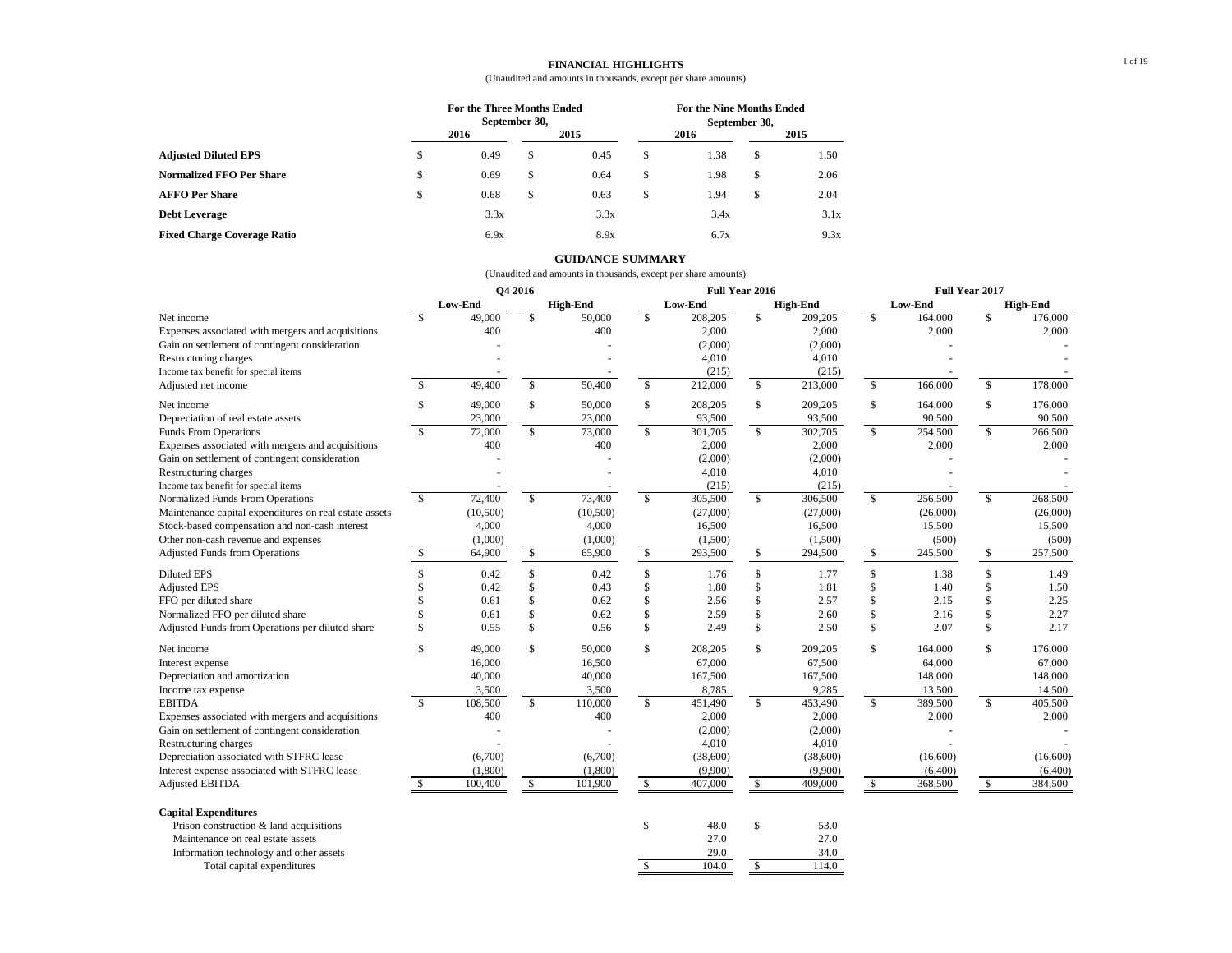# **CONSOLIDATED BALANCE SHEETS**

|                                             | September 30,           | <b>June 30,</b> | March 31,               | December 31,           | September 30,          |
|---------------------------------------------|-------------------------|-----------------|-------------------------|------------------------|------------------------|
| <b>ASSETS</b>                               | 2016                    | 2016            | 2016                    | 2015                   | 2015                   |
| Cash and cash equivalents                   | 42,731<br>\$            | \$<br>70,843    | $\mathbb{S}$<br>54,816  | $\mathbb{S}$<br>65,291 | $\mathbb{S}$<br>78,402 |
| Restricted cash                             |                         |                 |                         | 877                    | 985                    |
| Accounts receivable, net of allowance       | 222,420                 | 221,427         | 208,304                 | 234,456                | 250,537                |
| Prepaid expenses and other current assets   | 32,742                  | 32,995          | 28,641                  | 41,434                 | 36,233                 |
| Total current assets                        | 297,893                 | 325,265         | 291,761                 | 342,058                | 366,157                |
| Property and equipment, net                 | 2,850,219               | 2,870,150       | 2,854,109               | 2,883,060              | 2,772,743              |
| Restricted cash                             | 218                     | 218             | 218                     | 131                    | 122                    |
| Investment in direct financing lease        |                         |                 |                         | 684                    | 1,348                  |
| Goodwill                                    | 38,386                  | 38,415          | 35,001                  | 35,557                 | 15,155                 |
| Non-current deferred tax assets             | 11,973                  | 7,774           | 8,949                   | 9,824                  | 14,287                 |
| Other assets                                | 86,823                  | 85,928          | 83,766                  | 84,704                 | 68,900                 |
| Total assets                                | 3,285,512               | 3,327,750<br>\$ | 3,273,804<br>S.         | 3,356,018<br>-S        | 3,238,712<br>S         |
| <b>LIABILITIES AND STOCKHOLDERS' EQUITY</b> |                         |                 |                         |                        |                        |
| Accounts payable and accrued expenses       | $\mathbb{S}$<br>329,446 | \$<br>332,859   | $\mathbb{S}$<br>308,576 | \$<br>317,675          | \$<br>322,271          |
| Income taxes payable                        | 1,627                   | 1,139           | 2,421                   | 1,920                  | 1,483                  |
| Current portion of long-term debt           | 8,750                   | 7,500           | 6,250                   | 5,000                  |                        |
| Total current liabilities                   | 339,823                 | 341,498         | 317,247                 | 324,595                | 323,754                |
| Long-term debt, net                         | 1,420,155               | 1,448,142       | 1,400,128               | 1,447,077              | 1,308,080              |
| Deferred revenue                            | 36,257                  | 45,608          | 54,641                  | 63,289                 | 72,722                 |
| Other liabilities                           | 45,084                  | 47,875          | 55,332                  | 58,309                 | 60,275                 |
| <b>Total liabilities</b>                    | 1,841,319               | 1,883,123       | 1,827,348               | 1,893,270              | 1,764,831              |
| Commitments and contingencies               |                         |                 |                         |                        |                        |
| Common stock - \$0.01 par value             | 1,176                   | 1,175           | 1,175                   | 1,172                  | 1,172                  |
| Additional paid-in capital                  | 1,776,504               | 1,768,321       | 1,763,685               | 1,762,394              | 1,758,386              |
| Accumulated deficit                         | (333, 487)              | (324, 869)      | (318, 404)              | (300, 818)             | (285, 677)             |
| Total stockholders' equity                  | 1,444,193               | 1,444,627       | 1,446,456               | 1,462,748              | 1,473,881              |
| Total liabilities and stockholders' equity  | 3,285,512<br>\$         | 3,327,750<br>\$ | 3,273,804<br>\$         | 3,356,018<br>\$        | 3,238,712<br>\$        |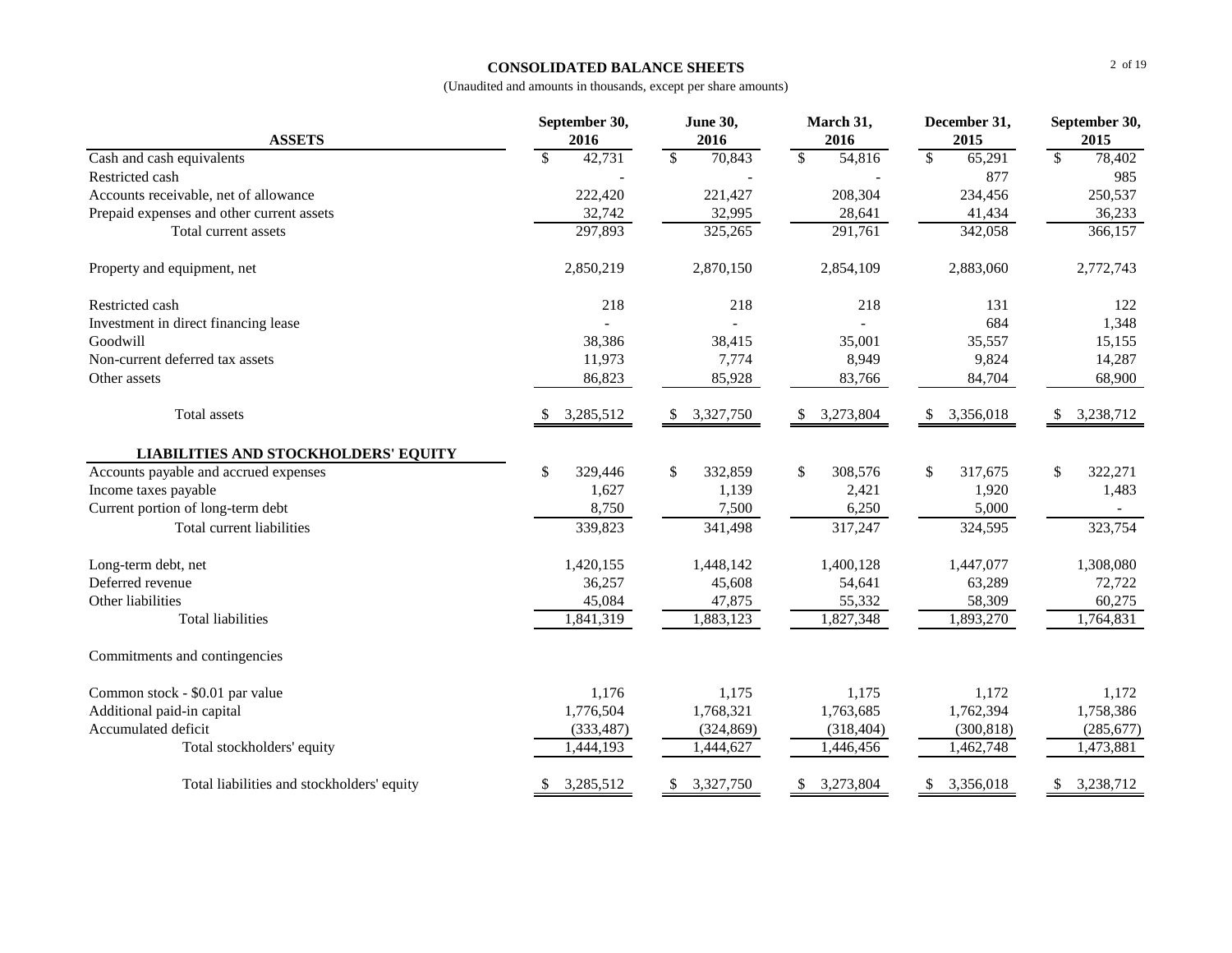# **CONSOLIDATED STATEMENTS OF OPERATIONS**

|                                                        | <b>For the Three Months Ended</b> |               |         |    |           | For the Nine Months Ended |           |  |  |  |
|--------------------------------------------------------|-----------------------------------|---------------|---------|----|-----------|---------------------------|-----------|--|--|--|
|                                                        |                                   | September 30, |         |    |           | September 30,             |           |  |  |  |
|                                                        | 2016                              |               | 2015    |    | 2016      |                           | 2015      |  |  |  |
| <b>REVENUE:</b>                                        |                                   |               |         |    |           |                           |           |  |  |  |
| Owned & controlled properties                          | \$<br>422,089                     | \$            | 404,200 | \$ | 1,230,418 | \$                        | 1,180,567 |  |  |  |
| Managed only and other                                 | 52,846                            |               | 55,757  |    | 155,233   |                           | 164,685   |  |  |  |
| Total revenue                                          | 474,935                           |               | 459,957 |    | 1,385,651 |                           | 1,345,252 |  |  |  |
| <b>EXPENSES:</b>                                       |                                   |               |         |    |           |                           |           |  |  |  |
| Operating:                                             |                                   |               |         |    |           |                           |           |  |  |  |
| Owned & controlled properties                          | 275,539                           |               | 272,330 |    | 809,094   |                           | 786,332   |  |  |  |
| Managed only and other                                 | 50,810                            |               | 54,170  |    | 147,619   |                           | 158,865   |  |  |  |
| Total operating expenses                               | 326,349                           |               | 326,500 |    | 956,713   |                           | 945,197   |  |  |  |
| General and administrative                             | 27,699                            |               | 26,791  |    | 81,543    |                           | 76,770    |  |  |  |
| Depreciation and amortization                          | 42,924                            |               | 41,230  |    | 127,328   |                           | 108,315   |  |  |  |
| Restructuring charges                                  | 4,010                             |               |         |    | 4,010     |                           |           |  |  |  |
| Asset impairments                                      |                                   |               |         |    |           |                           | 955       |  |  |  |
|                                                        | 400,982                           |               | 394,521 |    | 1,169,594 |                           | 1,131,237 |  |  |  |
| <b>OPERATING INCOME</b>                                | 73,953                            |               | 65,436  |    | 216,057   |                           | 214,015   |  |  |  |
| <b>OTHER (INCOME) EXPENSE:</b>                         |                                   |               |         |    |           |                           |           |  |  |  |
| Interest expense, net                                  | 16,937                            |               | 11,764  |    | 51,277    |                           | 33,715    |  |  |  |
| Expenses associated with debt refinancing transactions |                                   |               | 701     |    |           |                           | 701       |  |  |  |
| Other (income) expense                                 | 54                                |               | (363)   |    | 103       |                           | (353)     |  |  |  |
|                                                        | 16,991                            |               | 12,102  |    | 51,380    |                           | 34,063    |  |  |  |
| <b>INCOME BEFORE INCOME TAXES</b>                      | 56,962                            |               | 53,334  |    | 164,677   |                           | 179,952   |  |  |  |
| Income tax expense                                     | (1,622)                           |               | (2,658) |    | (5, 447)  |                           | (6,696)   |  |  |  |
| <b>NET INCOME</b>                                      | 55,340                            |               | 50,676  |    | 159,230   |                           | 173,256   |  |  |  |
|                                                        |                                   |               |         |    |           |                           |           |  |  |  |
| <b>BASIC EARNINGS PER SHARE</b>                        | 0.47                              | S             | 0.43    |    | 1.36      |                           | 1.48      |  |  |  |
| <b>DILUTED EARNINGS PER SHARE</b>                      | \$<br>0.47                        | \$            | 0.43    | \$ | 1.35      | \$                        | 1.47      |  |  |  |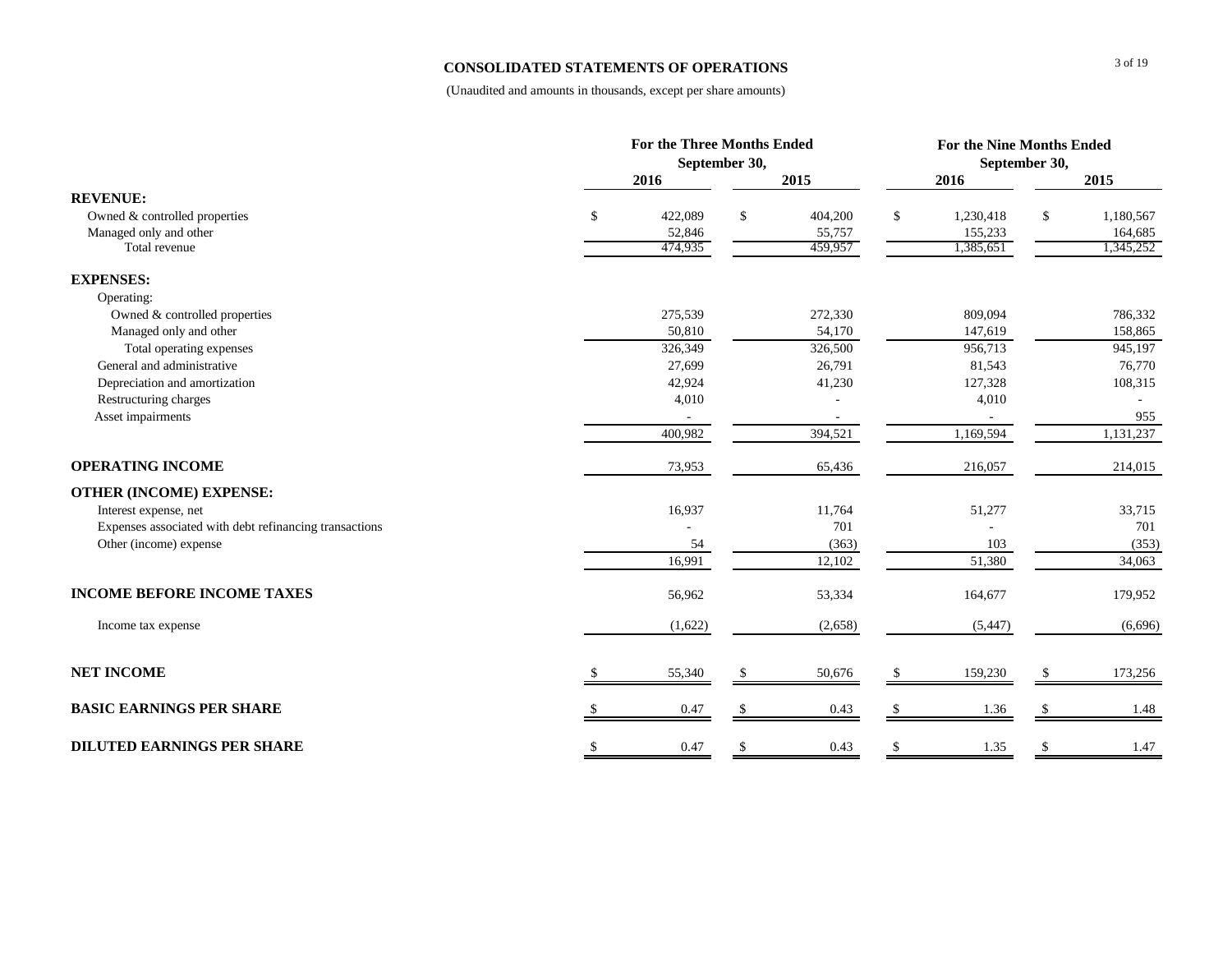# **RECONCILIATION OF BASIC TO DILUTED EARNINGS PER SHARE**

|                                                         | <b>For the Three Months Ended</b><br>September 30, |         | <b>For the Nine Months Ended</b><br>September 30, |         |      |         |  |
|---------------------------------------------------------|----------------------------------------------------|---------|---------------------------------------------------|---------|------|---------|--|
|                                                         | 2016                                               | 2015    |                                                   | 2016    | 2015 |         |  |
| Basic:                                                  |                                                    |         |                                                   |         |      |         |  |
| Net income                                              | 55,340                                             | 50,676  |                                                   | 159,230 |      | 173,256 |  |
| Diluted:                                                |                                                    |         |                                                   |         |      |         |  |
| Net income                                              | 55,340                                             | 50,676  |                                                   | 159,230 |      | 173,256 |  |
| Basic:                                                  |                                                    |         |                                                   |         |      |         |  |
| Weighted average common shares outstanding              | 117,539                                            | 117,166 |                                                   | 117,456 |      | 117,029 |  |
| Unvested restricted common stock                        | (96)                                               | (100)   |                                                   | (96)    |      | (140)   |  |
| Weighted average common shares outstanding-basic        | 117,443                                            | 117,066 |                                                   | 117,360 |      | 116,889 |  |
| Diluted:                                                |                                                    |         |                                                   |         |      |         |  |
| Weighted average common shares outstanding-basic        | 117,443                                            | 117,066 |                                                   | 117,360 |      | 116,889 |  |
| Effect of dilutive securities:                          |                                                    |         |                                                   |         |      |         |  |
| Stock options                                           | 207                                                | 559     |                                                   | 384     |      | 716     |  |
| Restricted stock-based compensation                     | 44                                                 | 149     |                                                   | 80      |      | 181     |  |
| Weighted average shares and assumed conversions-diluted | 117,694                                            | 117,774 |                                                   | 117,824 |      | 117,786 |  |
| Basic earnings per share                                | 0.47                                               | 0.43    |                                                   | 1.36    |      | 1.48    |  |
| Diluted earnings per share                              | 0.47                                               | 0.43    |                                                   | 1.35    |      | 1.47    |  |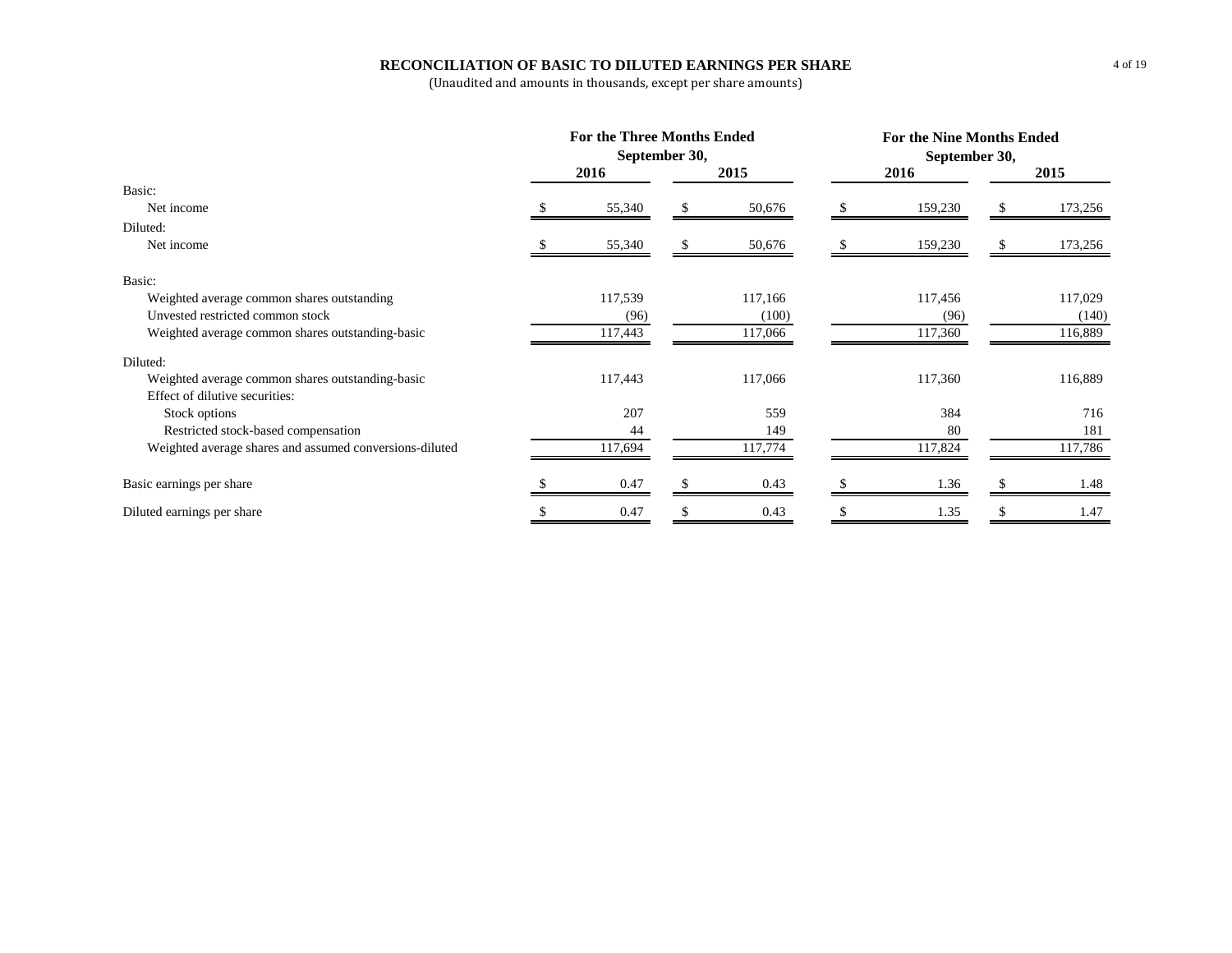# **CALCULATION OF ADJUSTED DILUTED EARNINGS PER SHARE**

|                                                           | <b>For the Three Months Ended</b><br>September 30, |         |    |         |    | For the Nine Months Ended<br>September 30, |               |         |  |
|-----------------------------------------------------------|----------------------------------------------------|---------|----|---------|----|--------------------------------------------|---------------|---------|--|
|                                                           |                                                    | 2016    |    | 2015    |    | 2016                                       |               | 2015    |  |
| Net Income                                                | <sup>\$</sup>                                      | 55,340  | \$ | 50,676  | \$ | 159,230                                    | <sup>\$</sup> | 173,256 |  |
| Special items:                                            |                                                    |         |    |         |    |                                            |               |         |  |
| Expenses associated with debt refinancing transactions    |                                                    |         |    | 701     |    |                                            |               | 701     |  |
| Expenses associated with mergers and acquisitions         |                                                    | 110     |    | 1,674   |    | 1,570                                      |               | 1,674   |  |
| Gain on settlement of contingent consideration            |                                                    | (2,000) |    |         |    | (2,000)                                    |               |         |  |
| Restructuring charges                                     |                                                    | 4,010   |    |         |    | 4,010                                      |               |         |  |
| Asset impairments                                         |                                                    |         |    |         |    |                                            |               | 955     |  |
| Income tax benefit for special items                      |                                                    | (215)   |    | (24)    |    | (215)                                      |               | (24)    |  |
| Diluted adjusted net income                               |                                                    | 57,245  |    | 53,027  | S  | 162,595                                    |               | 176,562 |  |
| Weighted average common shares outstanding - basic        |                                                    | 117,443 |    | 117,066 |    | 117,360                                    |               | 116,889 |  |
| Effect of dilutive securities:                            |                                                    |         |    |         |    |                                            |               |         |  |
| Stock options                                             |                                                    | 207     |    | 559     |    | 384                                        |               | 716     |  |
| Restricted stock-based compensation                       |                                                    | 44      |    | 149     |    | 80                                         |               | 181     |  |
| Weighted average shares and assumed conversions - diluted |                                                    | 117,694 |    | 117,774 |    | 117,824                                    |               | 117,786 |  |
| <b>Adjusted Diluted Earnings Per Share</b>                |                                                    | 0.49    |    | 0.45    |    | 1.38                                       |               | 1.50    |  |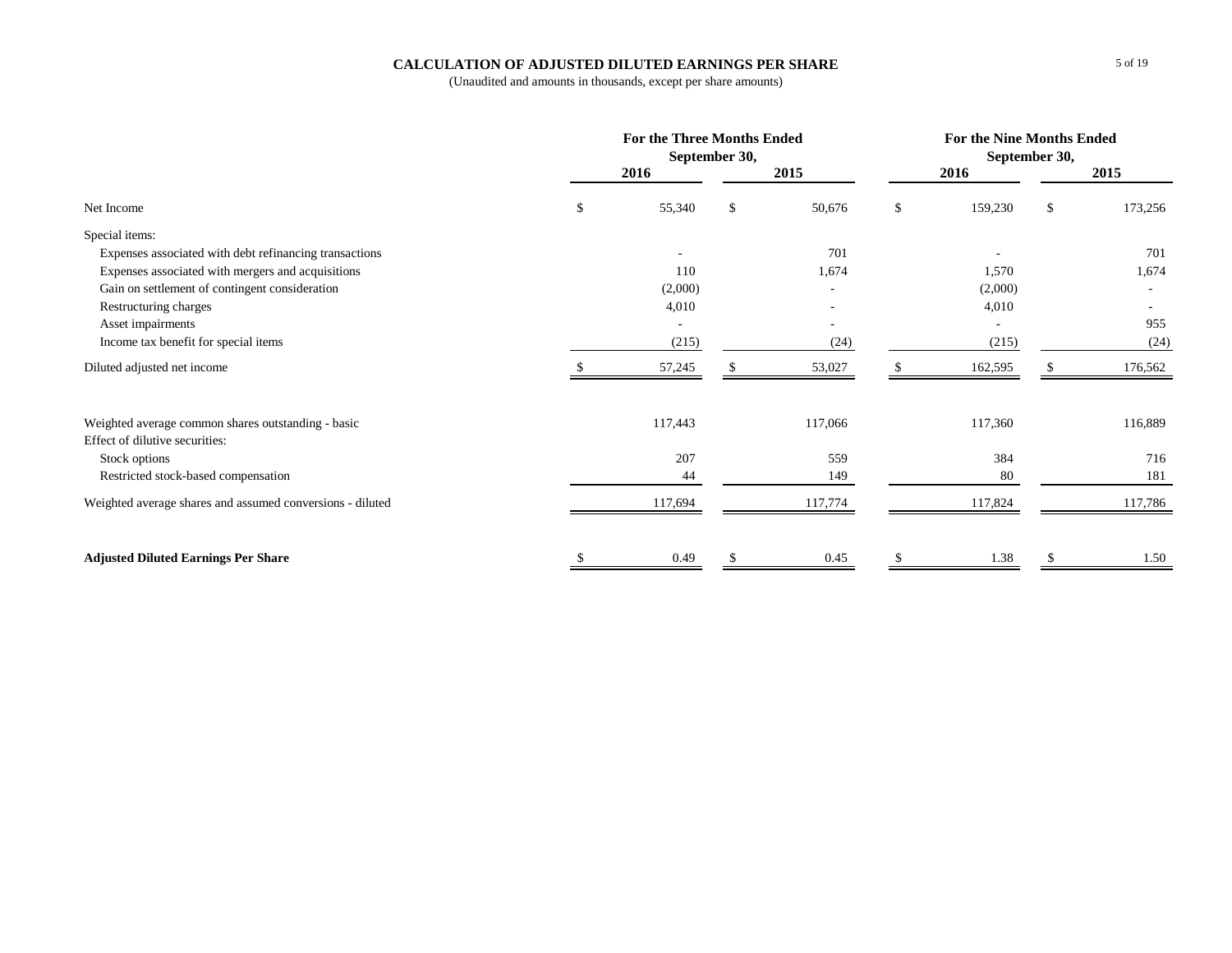#### **FUNDS FROM OPERATIONS**

(Unaudited and amounts in thousands, except per share amounts)

|                                                        |               | <b>For the Three Months Ended</b><br>September 30, |               | <b>For the Nine Months Ended</b><br>September 30, |               |           |                    |           |
|--------------------------------------------------------|---------------|----------------------------------------------------|---------------|---------------------------------------------------|---------------|-----------|--------------------|-----------|
|                                                        |               | 2016                                               |               | 2015                                              |               | 2016      |                    | 2015      |
| <b>FUNDS FROM OPERATIONS:</b>                          |               |                                                    |               |                                                   |               |           |                    |           |
| Net income                                             | \$            | 55,340                                             | <sup>\$</sup> | 50,676                                            | $\mathbf S$   | 159,230   | \$                 | 173,256   |
| Depreciation of real estate assets                     |               | 23,684                                             |               | 22,577                                            |               | 70,409    |                    | 66,024    |
| <b>Funds From Operations</b>                           | Ŝ.            | 79,024                                             | $\mathbb{S}$  | 73,253                                            | $\mathbb{S}$  | 229,639   | $\mathbf{\hat{S}}$ | 239,280   |
| Expenses associated with debt refinancing transactions |               |                                                    |               | 701                                               |               |           |                    | 701       |
| Expenses associated with mergers and acquisitions      |               | 110                                                |               | 1,674                                             |               | 1,570     |                    | 1,674     |
| Gain on settlement of contingent consideration         |               | (2,000)                                            |               |                                                   |               | (2,000)   |                    |           |
| Restructuring charges                                  |               | 4,010                                              |               |                                                   |               | 4,010     |                    |           |
| Goodwill and other impairments                         |               |                                                    |               |                                                   |               |           |                    | 955       |
| Income tax benefit for special items                   |               | (215)                                              |               | (24)                                              |               | (215)     |                    | (24)      |
| Normalized Funds From Operations                       | $\mathcal{S}$ | 80,929                                             | $\mathbf{s}$  | 75,604                                            | $\mathbf{\$}$ | 233,004   | \$                 | 242,586   |
| Maintenance capital expenditures on real estate assets |               | (4,767)                                            |               | (5, 433)                                          |               | (16, 617) |                    | (15, 847) |
| Stock-based compensation                               |               | 4,510                                              |               | 3,808                                             |               | 12,383    |                    | 11,516    |
| Amortization of debt costs and other non-cash interest |               | 785                                                |               | 634                                               |               | 2,362     |                    | 2,186     |
| Other non-cash revenue and expenses                    |               | (1, 838)                                           |               | (16)                                              |               | (3,082)   |                    | (48)      |
| <b>Adjusted Funds From Operations</b>                  |               | 79,619                                             |               | 74,597                                            | -S            | 228,050   |                    | 240,393   |
| <b>FUNDS FROM OPERATIONS PER SHARE:</b>                |               |                                                    |               |                                                   |               |           |                    |           |
| Basic                                                  |               | 0.67                                               |               | 0.63                                              |               | 1.96      |                    | 2.05      |
| Diluted                                                |               | 0.67                                               |               | 0.62                                              |               | 1.95      | -S                 | 2.03      |
| <b>NORMALIZED FUNDS FROM OPERATIONS PER SHARE:</b>     |               |                                                    |               |                                                   |               |           |                    |           |
| Basic                                                  |               | 0.69                                               |               | 0.65                                              |               | 1.99      |                    | 2.08      |
| Diluted                                                |               | 0.69                                               | \$            | 0.64                                              | S.            | 1.98      | S.                 | 2.06      |
| ADJUSTED FUNDS FROM OPERATIONS PER SHARE:              |               |                                                    |               |                                                   |               |           |                    |           |
| Basic                                                  |               | 0.68                                               |               | 0.64                                              |               | 1.94      |                    | 2.06      |
| Diluted                                                |               | 0.68                                               |               | 0.63                                              |               | 1.94      | \$                 | 2.04      |

FFO and AFFO are widely accepted non-GAAP supplemental measures of REIT performance following the standards established by the National Association of Real Estate Investment Trusts (NAREIT). The Company believes that FFO and AFFO are important operating measures that supplement discussion and analysis of the Company's results of operations and are used to review and assess operating performance of the Company and its correctional facilities and their management teams. NAREIT defines FFO as net income computed in accordance with generally accepted accounting principles, excluding gains (or losses) from sales of property and extraordinary items, plus depreciation and amortization of real estate and impairment of depreciable real estate. Because the historical cost accounting convention used for real estate assets requires depreciation (except on land), this accounting presentation assumes that the value of real estate assets diminishes at a level rate over time. Because of the unique structure, design and use of the Company's correctional facilities, management believes that assessing performance of the Company's correctional facilities without the impact of depreciation or amortization is useful. The Company may make adjustments to FFO from time to time for certain other income and expenses that it considers non-recurring, infrequent or unusual, even though such items may require cash settlement, because such items do not reflect a necessary component of the ongoing operations of the Company. Even though expenses associated with mergers and acquisitions (M&A) may be recurring, the magnitude and timing fluctuate based on the timing and scope of M&A activity, and therefore, such expenses, which are not a necessary component of the ongoing operations of the Company, may not be comparable from period to period. Normalized FFO excludes the effects of such items. The Company calculates AFFO by adding to Normalized FFO non-cash expenses such as the amortization of deferred financing costs and stock-based compensation, and by subtracting from Normalized FFO recurring real estate expenditures that are capitalized and then amortized, but which are necessary to maintain a REIT's properties and its revenue stream. Some of these capital expenditures contain a discretionary element with respect to when they are incurred, while others may be more urgent. Therefore, these capital expenditures may fluctuate from quarter to quarter, depending on the nature of the expenditures required, seasonal factors such as weather, and budgetary conditions. Other companies may calculate FFO, Normalized FFO, and AFFO differently than the Company does, or adjust for other items, and therefore comparability may be limited. FFO, Normalized FFO, and AFFO and their corresponding per share measures are not measures of performance under GAAP, and should not be considered as an alternative to cash flows from operating activities, a measure of liquidity or an alternative to net income as indicators of the Company's operating performance or any other measure of performance derived in accordance with GAAP. This data should be read in conjunction with the Company's consolidated financial statements and related notes included in its filings with the Securities and Exchange Commission.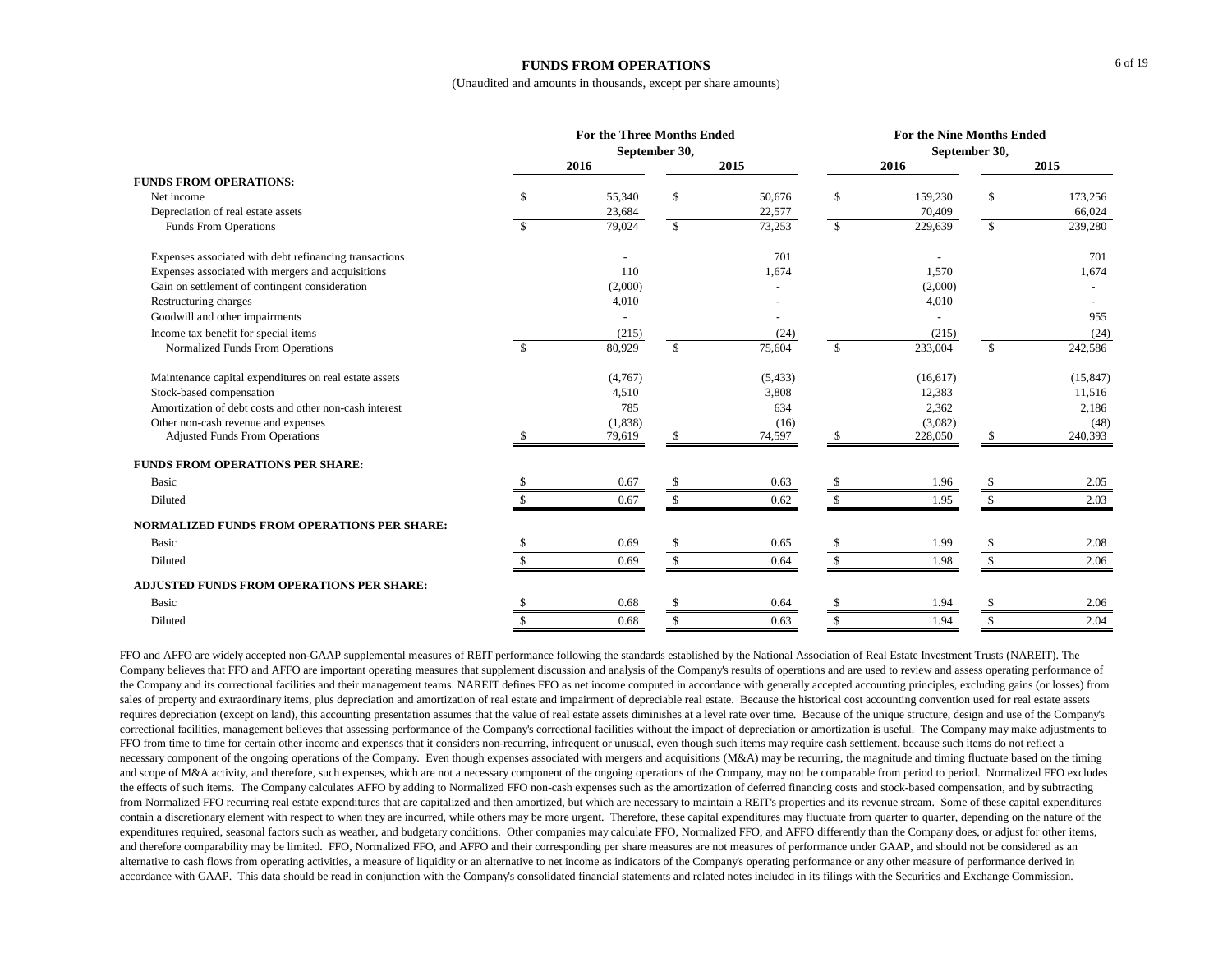## **SELECTED FINANCIAL INFORMATION**

|                                                                                                                                              | September 30, 2016 |                               | June 30, 2016                             |                               | March 31, 2016          |                               | December 31, 2015 |                               | September 30, 2015      |                               |
|----------------------------------------------------------------------------------------------------------------------------------------------|--------------------|-------------------------------|-------------------------------------------|-------------------------------|-------------------------|-------------------------------|-------------------|-------------------------------|-------------------------|-------------------------------|
| <b>BALANCE SHEET:</b><br>Property and equipment<br>Accumulated depreciation and amortization                                                 | $\mathbb{S}$       | 4,169,671<br>(1,319,452)      | $\mathbb{S}$                              | 4,147,056<br>(1,276,906)      | \$                      | 4,088,987<br>(1,234,878)      | \$                | 4,076,783<br>(1, 193, 723)    | \$                      | 4,026,337<br>(1,253,594)      |
| Property and equipment, net                                                                                                                  | $\mathbf{\hat{S}}$ | 2,850,219                     | \$                                        | 2,870,150                     | $\mathbb{S}$            | 2,854,109                     | $\mathcal{S}$     | 2,883,060                     | $\mathsf{\$}$           | 2,772,743                     |
| Total assets                                                                                                                                 | $\mathbb{S}$       | 3,285,512                     | \$                                        | 3,327,750                     | \$                      | 3,273,804                     | \$                | 3,356,018                     | $\mathbb{S}$            | 3,238,712                     |
| Maintenance & technology capital expenditures for the quarter ended                                                                          | \$                 | 12,055                        | \$                                        | 14,368                        | \$                      | 6,193                         | \$                | 20,464                        | $\mathbb{S}$            | 13,243                        |
| Prison construction $\&$ land acquisition capital expenditures for the quarter ended                                                         | $\mathbb{S}$       | 10,812                        | \$                                        | 15,220                        | \$                      | 6,734                         | \$                | 13,882                        | \$                      | 31,990                        |
| Total debt                                                                                                                                   | $\mathbb{S}$       | 1,439,250                     | \$                                        | 1,466,500                     | \$                      | 1,417,750                     | \$                | 1,464,000                     | $\mathbb{S}$            | 1,320,000                     |
| Equity book value                                                                                                                            | $\mathbb{S}$       | 1,444,193                     | \$                                        | 1,444,627                     | \$                      | 1,446,456                     | \$                | 1,462,748                     | $\mathbb{S}$            | 1,473,881                     |
| LIQUIDITY:                                                                                                                                   |                    |                               |                                           |                               |                         |                               |                   |                               |                         |                               |
| Cash and cash equivalents                                                                                                                    | \$                 | 42,731                        | \$                                        | 70,843                        | \$                      | 54,816                        | \$                | 65,291                        | \$                      | 78,402                        |
| Availability under revolving credit facility                                                                                                 | $\mathbb{S}$       | 471,734                       | \$                                        | 445,734                       | \$                      | 484,546                       | \$                | 446,487                       | $\mathbb{S}$            | 490,867                       |
| <b>CAPITALIZATION:</b><br>Common shares outstanding<br>Common share price at end of period<br>Market value of common equity at end of period | \$<br>$\sqrt{2}$   | 117,551<br>13.87<br>1,630,432 | $\mathcal{S}$<br>$\sqrt$                  | 117,520<br>35.02<br>4,115,550 | \$<br>$\sqrt$           | 117,477<br>32.05<br>3,765,138 | \$<br>$\sqrt{3}$  | 117,232<br>26.49<br>3,105,476 | \$<br>$\overline{\$}$   | 117,223<br>29.54<br>3,462,767 |
| Total equity market capitalization                                                                                                           | $\sqrt{2}$         | 1,630,432                     | $\sqrt[6]{\frac{1}{2}}$                   | 4,115,550                     | $\sqrt[6]{\frac{1}{2}}$ | 3,765,138                     | $\sqrt{2}$        | 3,105,476                     | $\sqrt[6]{\frac{1}{2}}$ | 3,462,767                     |
| Total market capitalization (market value of equity plus debt)                                                                               | $\mathbb{S}$       | 3,069,682                     | \$                                        | 5,582,050                     | $\mathbb{S}$            | 5,182,888                     | $\mathcal{S}$     | 4,569,476                     | $\mathbb{S}$            | 4,782,767                     |
| <b>Regular Dividends</b>                                                                                                                     | $\mathbb{S}$       | 63,958                        | \$                                        | 64,048                        | \$                      | 63,950                        | \$                | 63.751                        | $\mathbb{S}$            | 63,713                        |
| Dividends per common share                                                                                                                   | \$                 | 0.54                          | $\mathcal{S}$                             | 0.54                          | \$                      | 0.54                          | \$                | 0.54                          | $\$$                    | 0.54                          |
| Annualized dividend yield                                                                                                                    |                    | 15.6%                         |                                           | 6.2%                          |                         | 6.7%                          |                   | 8.2%                          |                         | 7.3%                          |
| <b>EBITDA</b>                                                                                                                                | $\mathbb{S}$       | 116,823                       | \$                                        | 119,389                       | \$                      | 107,070                       | \$                | 109,443                       | \$                      | 106,328                       |
| <b>ADJUSTED EBITDA</b>                                                                                                                       | \$                 | 105,737                       | \$                                        | 106,419                       | \$                      | 94,744                        | \$                | 97,659                        | \$                      | 94,794                        |
| NORMALIZED FUNDS FROM OPERATIONS                                                                                                             | $\mathbb{S}$       | 80,929                        | \$                                        | 81,288                        | \$                      | 70,787                        | \$                | 74,760                        | \$                      | 75,604                        |
| Basic normalized funds from operations per share                                                                                             | $\mathbb{S}$       | 0.69                          | \$                                        | 0.69                          | $\mathcal{S}$           | 0.60                          | \$                | 0.64                          | \$                      | 0.65                          |
| Diluted normalized funds from operations per share<br>FFO PAYOUT RATIO                                                                       | $\mathbb{S}$       | 0.69<br>78.3%                 | S,                                        | 0.69<br>78.3%                 | $\mathcal{S}$           | 0.60<br>90.0%                 | $\mathcal{S}$     | 0.63<br>85.7%                 | $\mathcal{S}$           | 0.64<br>84.4%                 |
|                                                                                                                                              |                    |                               |                                           |                               |                         |                               |                   |                               |                         |                               |
| <b>ADJUSTED FUNDS FROM OPERATIONS</b>                                                                                                        | $\mathbf{s}$       | 79,619                        | \$                                        | 76,438                        | \$                      | 71,993                        | \$                | 68,647                        | \$                      | 74,597                        |
| Basic adjusted funds from operations per share                                                                                               | <sup>\$</sup>      | 0.68                          | <sup>\$</sup><br>$\overline{\mathcal{S}}$ | 0.65                          | \$                      | 0.61<br>0.61                  | \$                | 0.59<br>0.58                  | $\mathbf{\hat{S}}$      | 0.64<br>0.63                  |
| Diluted adjusted funds from operations per share                                                                                             |                    | 0.68                          |                                           | 0.65                          |                         |                               |                   |                               |                         |                               |
| <b>AFFO PAYOUT RATIO</b>                                                                                                                     |                    | 79.4%                         |                                           | 83.1%                         |                         | 88.5%                         |                   | 93.1%                         |                         | 85.7%                         |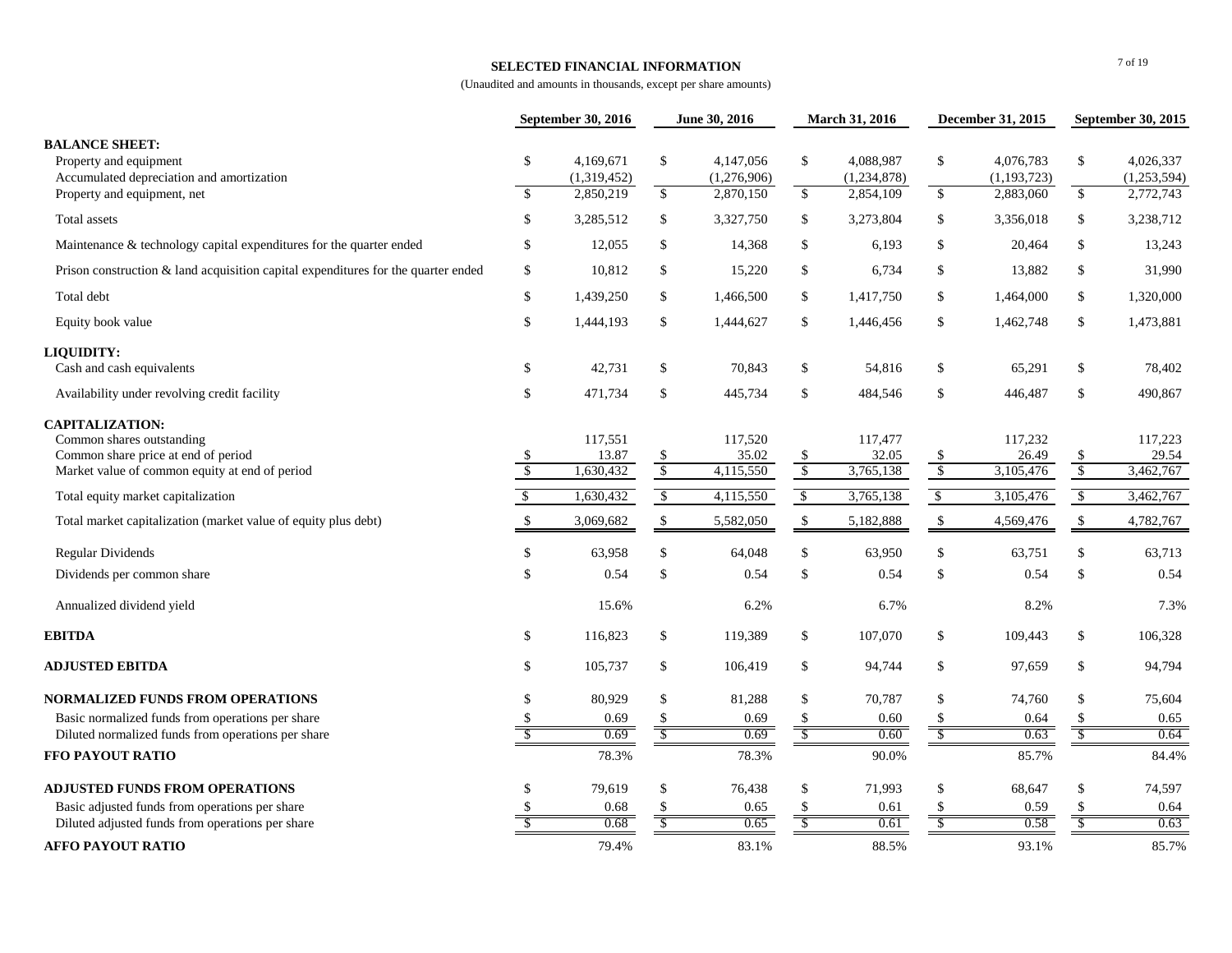### **SELECTED FINANCIAL INFORMATION**

(Unaudited and amounts in thousands, except per share amounts)

|                                                                                |               | For the Three Months Ended September 30,<br>2016 |              | 2015      |              | For the Nine Months Ended September 30,<br>2016 |              | 2015       |
|--------------------------------------------------------------------------------|---------------|--------------------------------------------------|--------------|-----------|--------------|-------------------------------------------------|--------------|------------|
| Number of days per period                                                      |               | 92                                               |              | 92        |              | 274                                             |              | 273        |
| <b>ALL FACILITIES:</b>                                                         |               |                                                  |              |           |              |                                                 |              |            |
| Average available beds                                                         |               | 83,399                                           |              | 80,455    |              | 83,996                                          |              | 79,664     |
| Average compensated occupancy                                                  |               | 80.2%                                            |              | 82.6%     |              | 78.2%                                           |              | 83.9%      |
| Total compensated man-days                                                     |               | 6,153,047                                        |              | 6,114,810 |              | 17,996,998                                      |              | 18,236,560 |
| Revenue per compensated man-day<br>Operating expenses per compensated man-day: | \$            | 75.42                                            | $\$$         | 73.65     | \$           | 75.33                                           | \$           | 72.22      |
| Fixed expense (1)                                                              |               | 38.81                                            |              | 38.80     |              | 39.01                                           |              | 37.16      |
| Variable expense                                                               |               | 15.37                                            |              | 15.90     |              | 15.39                                           |              | 14.91      |
| Total                                                                          |               | 54.18                                            |              | 54.70     |              | 54.40                                           |              | 52.07      |
| Operating income per compensated man-day                                       |               | 21.24                                            | \$.          | 18.95     | \$           | 20.93                                           | $\mathbb{S}$ | 20.15      |
| Operating margin                                                               |               | 28.2%                                            |              | 25.7%     |              | 27.8%                                           |              | 27.9%      |
| DEPRECIATION AND AMORTIZATION:                                                 |               |                                                  |              |           |              |                                                 |              |            |
| Depreciation expense on real estate                                            |               | 23,684                                           |              | 22,577    |              | 70,409                                          |              | 66,024     |
| Depreciation expense associated with STFRC rent payment                        |               | 10,706                                           |              | 10,706    |              | 31,886                                          |              | 19,181     |
| Other depreciation expense                                                     |               | 8,290                                            |              | 7,951     |              | 24,345                                          |              | 23,136     |
| Amortization of intangibles                                                    |               | 244                                              |              | (4)       |              | 688                                             |              | (26)       |
| Depreciation and amortization                                                  | <sup>\$</sup> | 42,924                                           | \$           | 41,230    | \$           | 127,328                                         | \$           | 108,315    |
| <b>NET OPERATING INCOME:</b>                                                   |               |                                                  |              |           |              |                                                 |              |            |
| Revenue                                                                        |               |                                                  |              |           |              |                                                 |              |            |
| Owned & controlled properties                                                  | \$            | 422,089                                          | $\mathbb{S}$ | 404,200   | \$           | 1,230,418                                       | \$           | 1,180,567  |
| Managed only and other                                                         |               | 52,846                                           |              | 55,757    |              | 155,233                                         |              | 164,685    |
| <b>Total revenues</b>                                                          |               | 474,935                                          |              | 459,957   |              | 1,385,651                                       |              | 1,345,252  |
| <b>Operating Expenses</b>                                                      |               |                                                  |              |           |              |                                                 |              |            |
| Owned & controlled properties                                                  |               | 275,539                                          |              | 272,330   |              | 809,094                                         |              | 786,332    |
| Managed only and other                                                         |               | 50,810                                           |              | 54,170    |              | 147,619                                         |              | 158,865    |
| Total operating expenses                                                       |               | 326,349                                          |              | 326,500   |              | 956,713                                         |              | 945,197    |
| <b>Facility Net Operating Income</b>                                           |               |                                                  |              |           |              |                                                 |              |            |
| Owned & controlled properties                                                  |               | 146,550                                          |              | 131,870   |              | 421,324                                         |              | 394,235    |
| Managed only and other                                                         |               | 2,036                                            |              | 1,587     |              | 7,614                                           |              | 5,820      |
| Total net operating income                                                     | \$            | 148,586                                          | $\mathbb{S}$ | 133,457   | $\mathbb{S}$ | 428,938                                         | $\mathbb{S}$ | 400,055    |

(1) Fixed expense and the corresponding fixed expense per compensated man-day for the three and nine months ended September 30, 2016 include depreciation expense of \$10.7 million and \$31.9 million, respectively, and intere of \$2.5 million and \$8.1 million, respectively, associated with the South Texas Family Residential Center (STFRC) lease payments. Fixed expense and the corresponding fixed expense per compensated man-day for the three and months ended September 30, 2015 include depreciation expense of \$10.7 million and \$19.2 million, respectively, and interest expense of \$3.2 million and \$5.4 million, respectively, associated with the STFRC lease payments. amounts are also deducted from our calculation of Adjusted EBITDA, because we believe this presentation is more reflective of the cash flows associated with the facility's operations, and therefore cash available to servic dividends to our shareholders.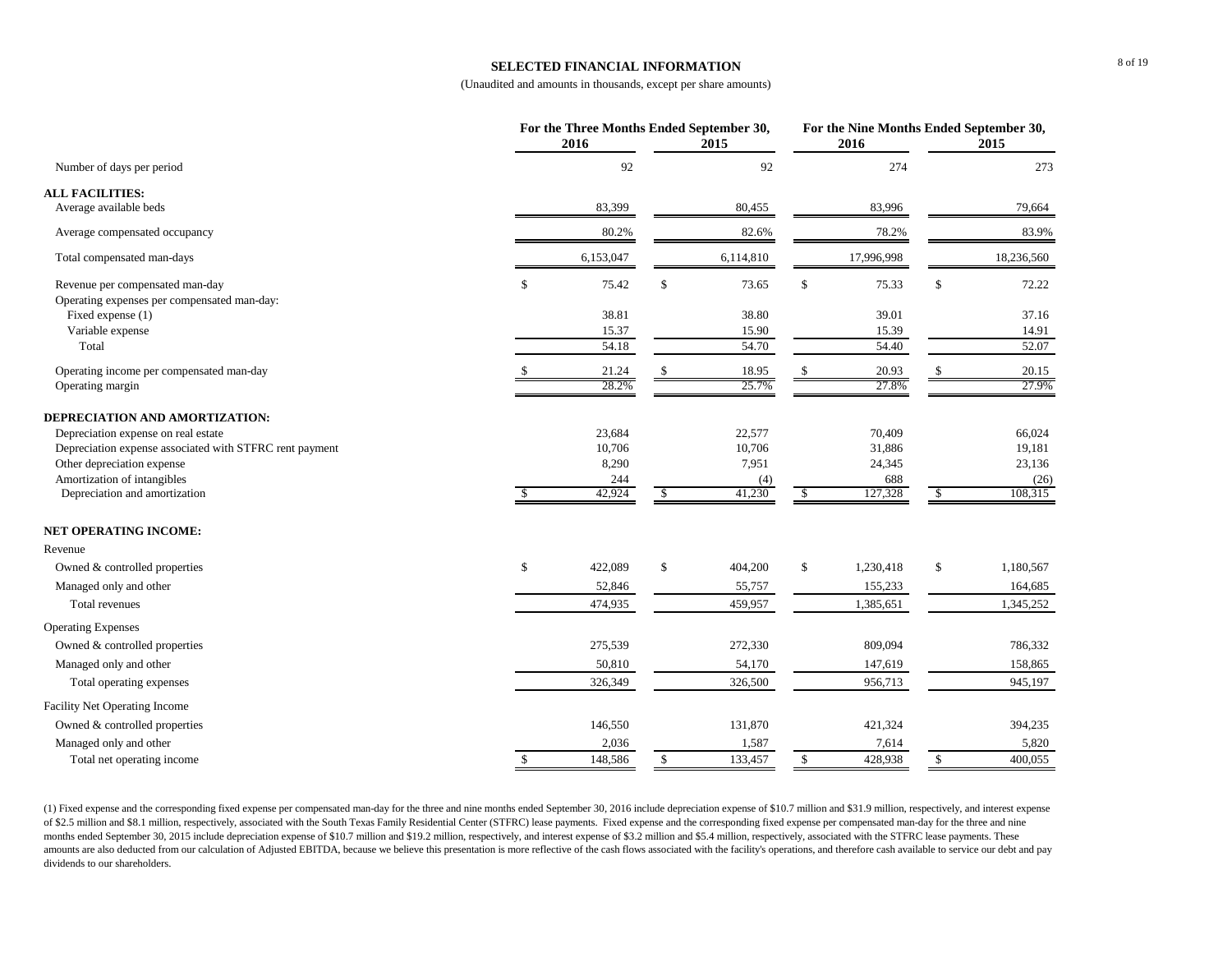#### **SEGREGATED DATA**

#### (Unaudited and amounts in thousands, except per share amounts)

|                                             |    | For the Three Months Ended September 30,<br>2016<br>2015 |    |           |    | 2016       | For the Nine Months Ended September 30,<br>2015 |            |
|---------------------------------------------|----|----------------------------------------------------------|----|-----------|----|------------|-------------------------------------------------|------------|
| <b>OWNED AND MANAGED FACILITIES:</b>        |    |                                                          |    |           |    |            |                                                 |            |
| Corrections revenue                         | \$ | 411.614                                                  | \$ | 395,587   | \$ | 1,202,166  | \$                                              | 1,155,604  |
| Operating expenses:                         |    |                                                          |    |           |    |            |                                                 |            |
| Fixed expense (1)                           |    | 205,828                                                  |    | 201,478   |    | 606,088    |                                                 | 572,934    |
| Variable expense                            |    | 80,348                                                   |    | 82,652    |    | 236,516    |                                                 | 229,607    |
| Total                                       |    | 286,176                                                  |    | 284,130   |    | 842,604    |                                                 | 802,541    |
| Facility net operating income               | \$ | 125,438                                                  | \$ | 111,457   | \$ | 359,562    | \$                                              | 353,063    |
| Average available beds                      |    | 69,501                                                   |    | 65,019    |    | 70,098     |                                                 | 64,228     |
| Average compensated occupancy               |    | 77.0%                                                    |    | 79.9%     |    | 74.9%      |                                                 | 81.5%      |
| Total compensated man-days                  |    | 4,925,170                                                |    | 4,780,507 |    | 14,383,896 |                                                 | 14,291,633 |
| Revenue per compensated man-day             | \$ | 83.57                                                    | \$ | 82.75     | \$ | 83.58      | \$                                              | 80.86      |
| Operating expenses per compensated man-day: |    |                                                          |    |           |    |            |                                                 |            |
| Fixed $(1)$                                 |    | 41.79                                                    |    | 42.15     |    | 42.14      |                                                 | 40.09      |
| Variable                                    |    | 16.31                                                    |    | 17.29     |    | 16.44      |                                                 | 16.07      |
| Total                                       |    | 58.10                                                    |    | 59.44     |    | 58.58      |                                                 | 56.16      |
| Operating income per compensated man-day    |    | 25.47                                                    | \$ | 23.31     | \$ | 25.00      | \$                                              | 24.70      |
| Operating margin                            |    | 30.5%                                                    |    | 28.2%     |    | 29.9%      |                                                 | 30.5%      |
| <b>MANAGED ONLY FACILITIES:</b>             |    |                                                          |    |           |    |            |                                                 |            |
| Corrections revenue                         | \$ | 52,440                                                   | \$ | 54,750    | \$ | 153,616    | \$                                              | 161,408    |
| Operating expenses:                         |    |                                                          |    |           |    |            |                                                 |            |
| Fixed expense                               |    | 32,991                                                   |    | 35,786    |    | 95,995     |                                                 | 104,814    |
| Variable expense                            |    | 14,241                                                   |    | 14,578    |    | 40,546     |                                                 | 42,259     |
| Total                                       |    | 47,232                                                   |    | 50,364    |    | 136,541    |                                                 | 147,073    |
| Facility net operating income               | \$ | 5,208                                                    | \$ | 4,386     | -S | 17,075     | \$                                              | 14,335     |
| Average available beds                      |    | 13,898                                                   |    | 15,436    |    | 13,898     |                                                 | 15,436     |
| Average compensated occupancy               |    | 96.0%                                                    |    | 94.0%     |    | 94.9%      |                                                 | 93.6%      |
| Total compensated man-days                  |    | 1,227,877                                                |    | 1,334,303 |    | 3,613,102  |                                                 | 3,944,927  |
| Revenue per compensated man-day             | \$ | 42.71                                                    | \$ | 41.03     | \$ | 42.52      | \$                                              | 40.92      |
| Operating expenses per compensated man-day: |    |                                                          |    |           |    |            |                                                 |            |
| Fixed expense                               |    | 26.87                                                    |    | 26.82     |    | 26.57      |                                                 | 26.57      |
| Variable expense                            |    | 11.60                                                    |    | 10.93     |    | 11.22      |                                                 | 10.71      |
| Total                                       |    | 38.47                                                    |    | 37.75     |    | 37.79      |                                                 | 37.28      |
| Operating income per compensated man-day    | S  | 4.24                                                     |    | 3.28      |    | 4.73       | \$                                              | 3.64       |
| Operating margin                            |    | 9.9%                                                     |    | 8.0%      |    | 11.1%      |                                                 | 8.9%       |

(1) Fixed expense and the corresponding fixed expense per compensated man-day for the three and nine months ended September 30, 2016 include depreciation expense of \$10.7 million and \$31.9 million, respectively, and interest expense of \$2.5 million and \$8.1 million, respectively, associated with the South Texas Family Residential Center (STFRC) lease payments. Fixed expense and the corresponding fixed expense per compensated man-day for the three and nine months ended September 30, 2015 include depreciation expense of \$10.7 million and \$19.2 million, respectively, and interest expense of \$3.2 million and \$5.4 million, respectively, associated with the STFRC lease payments. These amounts are also deducted from our calculation of Adjusted EBITDA, because we believe this presentation is more reflective of the cash flows associated with the facility's operations, and therefore cash available to service our debt and pay dividends to our shareholders.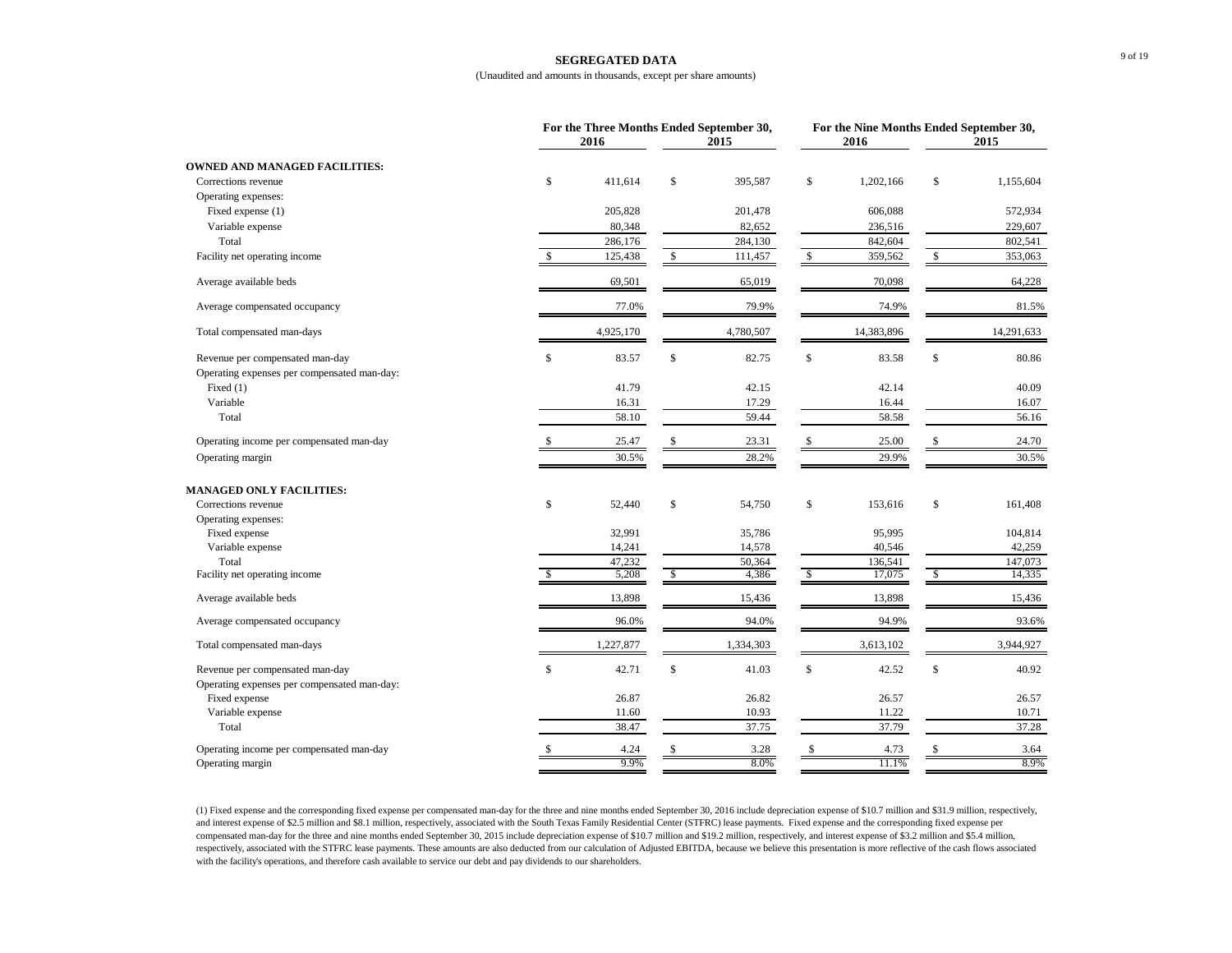#### **ANALYSIS OF OUTSTANDING DEBT**

(Unaudited and amounts in thousands)

|                                  | Outstanding<br><b>Balance</b><br>12/31/2015 | Outstanding<br><b>Balance</b><br>9/30/2016 | <b>Stated</b><br><b>Interest</b><br>Rate | <b>Effective</b><br><b>Interest</b><br>Rate | 1) | <b>Maturity</b><br>Date | Callable/<br>Redeemable                                                                                                                                                                                                              |
|----------------------------------|---------------------------------------------|--------------------------------------------|------------------------------------------|---------------------------------------------|----|-------------------------|--------------------------------------------------------------------------------------------------------------------------------------------------------------------------------------------------------------------------------------|
| <b>Fixed Rate:</b>               |                                             |                                            |                                          |                                             |    |                         |                                                                                                                                                                                                                                      |
| \$350 Million Senior Notes       | 350,000<br>S                                | \$<br>350,000                              | 4.625%                                   | 4.80%                                       |    | May 2023                | Prior to February 1, 2023, redeemable at a "make-whole"<br>redemption price, plus accrued and unpaid interest; thereafter<br>the notes are redeemable at 100% of the aggregate principal<br>amount plus accrued and unpaid interest. |
| \$325 Million Senior Notes       | 325,000                                     | 325,000                                    | 4.125%                                   | 4.38%                                       |    | April 2020              | Prior to January 1, 2020, redeemable at a "make-whole"<br>redemption price, plus accrued and unpaid interest; thereafter<br>the notes are redeemable at 100% of the aggregate principal<br>amount plus accrued and unpaid interest.  |
| \$250 Million Senior Notes       | 250,000                                     | 250,000                                    | 5.0%                                     | 5.19%                                       |    | October 2022            | Prior to July 15, 2022, redeemable at a "make-whole"<br>redemption price, plus accrued and unpaid interest; thereafter<br>the notes are redeemable at 100% of the aggregate principal<br>amount plus accrued and unpaid interest.    |
| <b>Total Fixed Rate Debt</b>     | 925,000                                     | 925,000                                    |                                          |                                             |    |                         |                                                                                                                                                                                                                                      |
| <b>Floating Rate:</b>            |                                             |                                            |                                          |                                             |    |                         |                                                                                                                                                                                                                                      |
| <b>Revolving Credit Facility</b> | 439,000                                     | 418,000                                    | 2.48%                                    | 2.73%                                       | 2) | <b>July 2020</b>        |                                                                                                                                                                                                                                      |
| Term Loan                        | 100,000                                     | 96,250                                     | 2.06%                                    | 2.18%                                       | 3) | <b>July 2020</b>        |                                                                                                                                                                                                                                      |
| <b>Total Floating Rate Debt</b>  | 539,000                                     | 514,250                                    |                                          |                                             |    |                         |                                                                                                                                                                                                                                      |
| <b>Grand Total Debt</b>          | 1,464,000                                   | 1,439,250                                  | 3.75%                                    | 3.96%                                       |    | 4.80                    | 4)                                                                                                                                                                                                                                   |

<sup>1)</sup> Includes amortization of debt issuance costs.

<sup>2)</sup> On July 22, 2015, the Company amended and restated the \$900.0 million revolving credit facility with principally the same terms, with the exception of a reduction by 0.25% in the applicable margin of base rate and LI rate loans and a new five-year-term, among other changes. The \$900.0 million revolving credit facility now matures in July 2020. The Company also has \$10.3 million of letters of credit outstanding under a sub-facility redu the available capacity under the revolving credit facility to \$471.7 million as of September 30, 2016. Based on the Company's current leverage ratio, the revolving credit facility bears interest at LIBOR plus a margin of 1

<sup>3)</sup> On October 6, 2015, the Company obtained \$100.0 million under an Incremental Term Loan ("Term Loan") under the "accordion" feature of the revolving credit facility. As of April 1, 2016, interest rates under the Term L are the same as the interest rates under the revolving credit facility. The Term Loan has a maturity of July 2020, with scheduled principal payments in years 2016 through 2020.

4) Represents the weighted average debt maturity in years.

#### *Debt Maturity Schedule at September 30, 2016:*

| <b>Year</b>       | <b>Total Debt</b><br><b>Maturing</b> | % of Debt<br><b>Maturing</b> | % of Debt<br><b>Maturing</b> |  |
|-------------------|--------------------------------------|------------------------------|------------------------------|--|
| 2016              | \$<br>1.250                          | 0.09%                        | 0.09%                        |  |
| 2017              | 10.000                               | 0.69%                        | 0.78%                        |  |
| 2018              | 10,000                               | 0.69%                        | 1.48%                        |  |
| 2019              | 15,000                               | 1.04%                        | 2.52%                        |  |
| 2020              | 803,000                              | 55.79%                       | 58.31%                       |  |
| <b>Thereafter</b> | 600,000                              | 41.69%                       | 100.00%                      |  |
|                   | 1.439.250<br>S                       | 100.00%                      |                              |  |

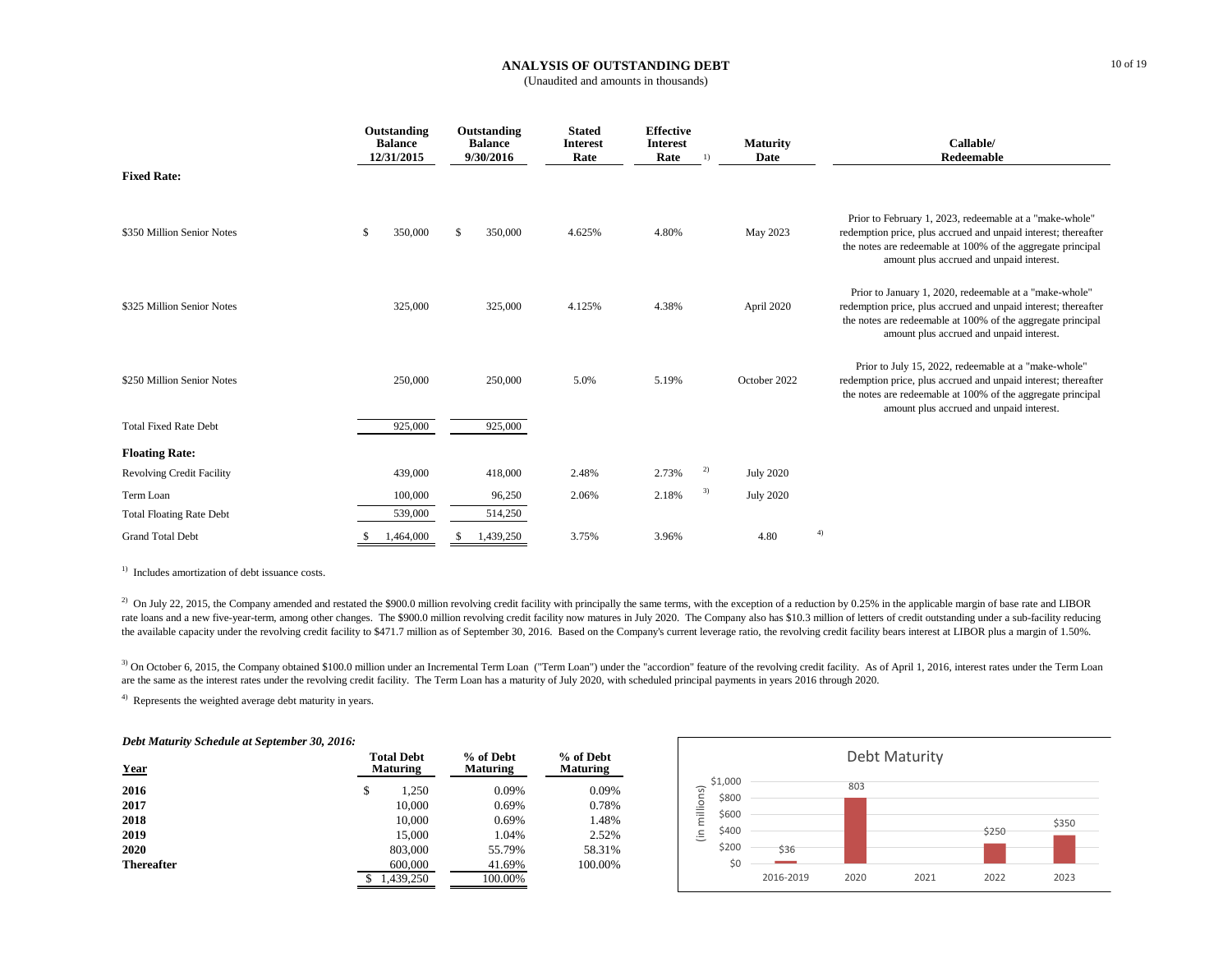# **SELECTED OPERATING RATIOS**

(Unaudited and amounts in thousands, except per share amounts)

|                                                                                                                           | <b>For the Three Months Ended</b><br>September 30, |          |              |                | For the Nine Months Ended<br>September 30, |           |               |           |
|---------------------------------------------------------------------------------------------------------------------------|----------------------------------------------------|----------|--------------|----------------|--------------------------------------------|-----------|---------------|-----------|
|                                                                                                                           |                                                    | 2016     |              | 2015           |                                            | 2016      |               | 2015      |
| <b>COVERAGE RATIOS:</b>                                                                                                   |                                                    |          |              |                |                                            |           |               |           |
| Interest coverage ratio (Adjusted EBITDA/Interest incurred) (x)                                                           |                                                    | 7.5x     |              | 8.9x           |                                            | 7.3x      |               | 9.3x      |
| Fixed charge coverage ratio (Adjusted EBITDA/(Interest incurred $+$ Scheduled prin pmts)) (x)                             |                                                    | 6.9x     |              | 8.9x           |                                            | 6.7x      |               | 9.3x      |
| Senior debt coverage ratio ((Senior debt - cash)/Annualized Adjusted EBITDA) (x)                                          |                                                    | 3.3x     |              | 3.3x           |                                            | 3.4x      |               | 3.1x      |
| Total debt coverage ratio ((Total debt - cash)/Annualized Adjusted EBITDA) (x)                                            |                                                    | 3.3x     |              | 3.3x           |                                            | 3.4x      |               | 3.1x      |
| Accounts receivable turnover (Annualized revenues/Accounts receivable) (x)                                                |                                                    | 8.5x     |              | 7.3x           |                                            | 8.3x      |               | 7.2x      |
| <b>DEBT/EQUITY RATIOS:</b>                                                                                                |                                                    |          |              |                |                                            |           |               |           |
| Total debt/Total market capitalization                                                                                    |                                                    | 46.9%    |              | 27.6%          |                                            | 46.9%     |               | 27.6%     |
| Total debt/Equity market capitalization                                                                                   |                                                    | 88.3%    |              | 38.1%          |                                            | 88.3%     |               | 38.1%     |
| Total debt/Book equity capitalization                                                                                     |                                                    | 99.7%    |              | 89.6%          |                                            | 99.7%     |               | 89.6%     |
| Total debt/Gross book value of real estate assets                                                                         |                                                    | 34.5%    |              | 32.8%          |                                            | 34.5%     |               | 32.8%     |
| RETURN ON INVESTMENT RATIOS:                                                                                              |                                                    |          |              |                |                                            |           |               |           |
| Annualized return on operating real estate investments                                                                    |                                                    |          |              |                |                                            |           |               |           |
| (Annualized Adjusted EBITDA/Average operating real estate investments (undepreciated book value)*)                        |                                                    | 10.2%    |              | 9.5%           |                                            | 9.9%      |               | 10.2%     |
| Annualized return on total assets                                                                                         |                                                    |          |              |                |                                            |           |               |           |
| (Annualized Adjusted EBITDA/Average total assets (undepreciated book value)*)                                             |                                                    | 9.2%     |              | 8.5%           |                                            | 8.9%      |               | 9.2%      |
| <b>OVERHEAD RATIOS:</b>                                                                                                   |                                                    |          |              |                |                                            |           |               |           |
| Annualized general & administrative expenses (excl. non-recurring costs)/Average total assets (undepreciated book value)* |                                                    | 2.4%     |              | 2.3%           |                                            | 2.3%      |               | 2.3%      |
| General & administrative expenses (excluding non-recurring costs)/Total revenues                                          |                                                    | 5.8%     |              | 5.5%           |                                            | 5.8%      |               | 5.6%      |
| INTEREST EXPENSE, NET:                                                                                                    |                                                    |          |              |                |                                            |           |               |           |
| Interest income                                                                                                           | \$                                                 | (225)    | \$           | (1,024)        | \$                                         | (884)     | $\mathbb{S}$  | (1,745)   |
| Interest incurred                                                                                                         |                                                    | 14,091   |              | 10,705         |                                            | 42,101    |               | 32,400    |
| Interest expense associated with STFRC lease                                                                              |                                                    | 2,500    |              | 3,203          |                                            | 8,076     |               | 5,420     |
| Amortization of debt costs and other non-cash interest                                                                    |                                                    | 785      |              | 634            |                                            | 2,362     |               | 2,186     |
| Capitalized interest                                                                                                      |                                                    | (214)    |              | (1,754)        |                                            | (378)     |               | (4, 546)  |
| Interest expense, net                                                                                                     | S                                                  | 16,937   | \$           | 11,764         | \$                                         | 51,277    | \$            | 33,715    |
| <b>EBITDA CALCULATION:</b>                                                                                                |                                                    |          |              |                |                                            |           |               |           |
| Net income                                                                                                                | \$                                                 | 55,340   | $\mathbb{S}$ | 50,676         | $\mathbb{S}$                               | 159,230   | <sup>\$</sup> | 173,256   |
| Interest expense, net                                                                                                     |                                                    | 16,937   |              | 11,764         |                                            | 51,277    |               | 33,715    |
| Depreciation and amortization                                                                                             |                                                    | 42,924   |              | 41,230         |                                            | 127,328   |               | 108,315   |
| Income tax expense                                                                                                        |                                                    | 1,622    |              | 2,658          |                                            | 5,447     |               | 6,696     |
| <b>EBITDA</b>                                                                                                             |                                                    | 116,823  |              | 106,328        |                                            | 343,282   |               | 321,982   |
| Expenses associated with debt refinancing transactions                                                                    |                                                    | $\sim$   |              | 701            |                                            | ÷,        |               | 701       |
| Expenses associated with mergers and acquisitions                                                                         |                                                    | 110      |              | 1,674          |                                            | 1,570     |               | 1,674     |
| Gain on settlement of contingent consideration                                                                            |                                                    | (2,000)  |              | $\sim$         |                                            | (2,000)   |               | $\sim$    |
| Restructuring charges                                                                                                     |                                                    | 4,010    |              |                |                                            | 4,010     |               | $\sim$    |
| Depreciation expense associated with STFRC lease                                                                          |                                                    | (10,706) |              | (10,706)       |                                            | (31, 886) |               | (19, 181) |
| Interest expense associated with STFRC lease                                                                              |                                                    | (2,500)  |              | (3,203)        |                                            | (8,076)   |               | (5,420)   |
| Asset impairments                                                                                                         |                                                    | $\sim$   |              | $\blacksquare$ |                                            | $\bar{a}$ |               | 955       |
| <b>ADJUSTED EBITDA</b>                                                                                                    | <sup>\$</sup>                                      | 105,737  | $\mathbb{S}$ | 94,794         | $\mathbb{S}$                               | 306,900   | $\mathbb{S}$  | 300,711   |

*\*Calculated as a simple average (beginning of period plus end of period divided by 2)*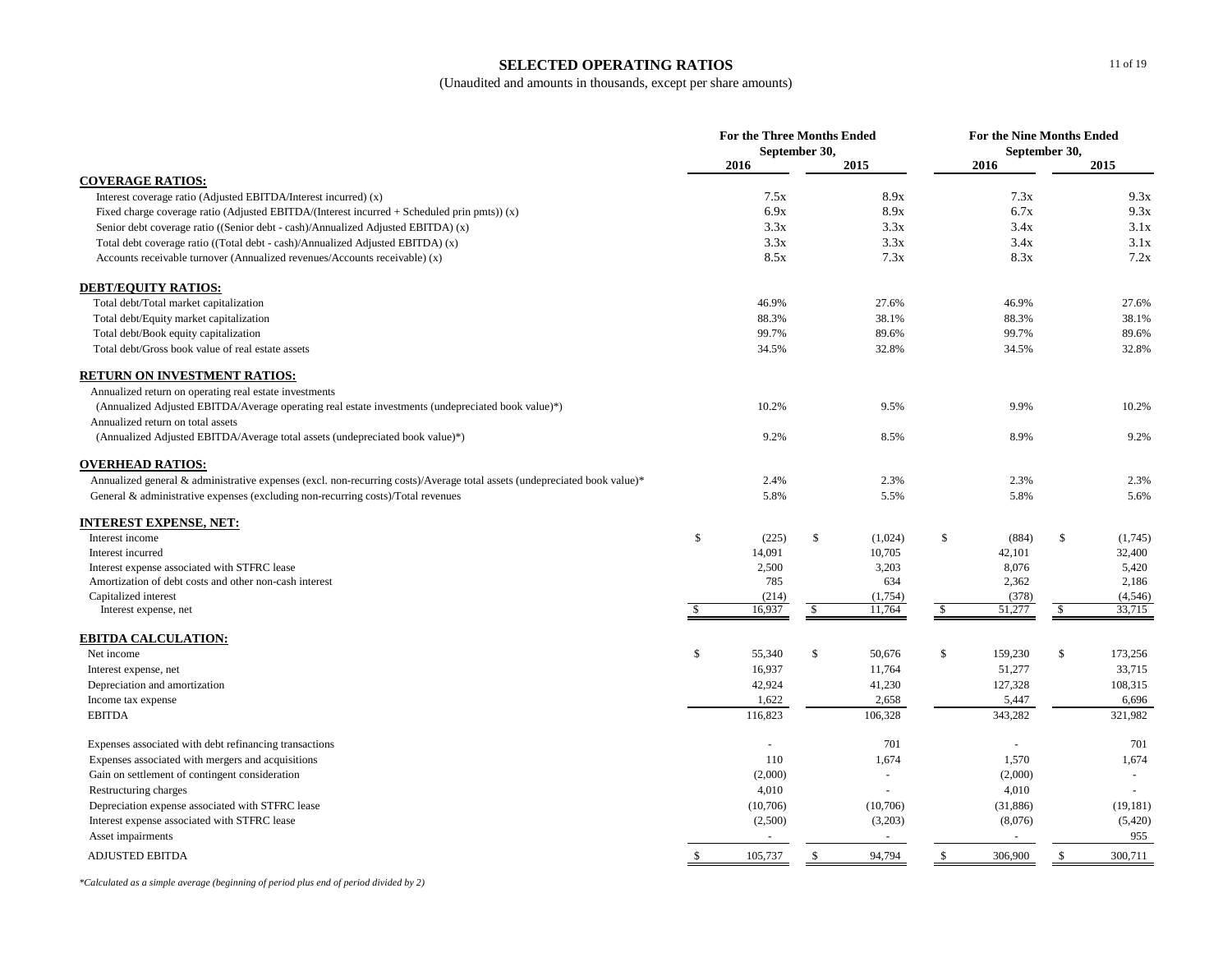| <b>CONTRACT RETENTION</b>     |        |       |       |              |        |                 |              |  |
|-------------------------------|--------|-------|-------|--------------|--------|-----------------|--------------|--|
|                               | 2011   | 2012  | 2013  | 2014         | 2015   | <b>YTD 2016</b> | <b>TOTAL</b> |  |
| <b>OWNED AND MANAGED:</b>     |        |       |       |              |        |                 |              |  |
| # of Contracts up for Renewal | 27     | 22    | 28    | 22           | 29     | 28              | 156          |  |
| # of Contracts Retained       | 27     | 21    | 25    | 22           | 26     | 26              | 147          |  |
| <b>Retention Rate</b>         | 100.0% | 95.5% | 89.3% | 100.0%       | 89.7%  | 92.9%           | 94.2%        |  |
| <b>MANAGED ONLY:</b>          |        |       |       |              |        |                 |              |  |
| # of Contracts up for Renewal | 10     | π     | 13    | $\mathbf{r}$ | 10     | 3               | 50           |  |
| # of Contracts Retained       | 10     | 6     | 11    | 4            | 10     | $\mathbf{a}$    | 44           |  |
| <b>Retention Rate</b>         | 100.0% | 85.7% | 84.6% | 57.1%        | 100.0% | 100.0%          | 88.0%        |  |
| <b>TOTAL RETENTION RATE</b>   | 100.0% | 93.1% | 87.8% | 89.7%        | 92.3%  | 93.5%           | 92.7%        |  |

**TOP TEN PARTNERS Percentage of Revenue for the Nine Months Ended September 30, 2016**



(1) Revenues exclude rental revenue generated under lease agreements with the respective partners.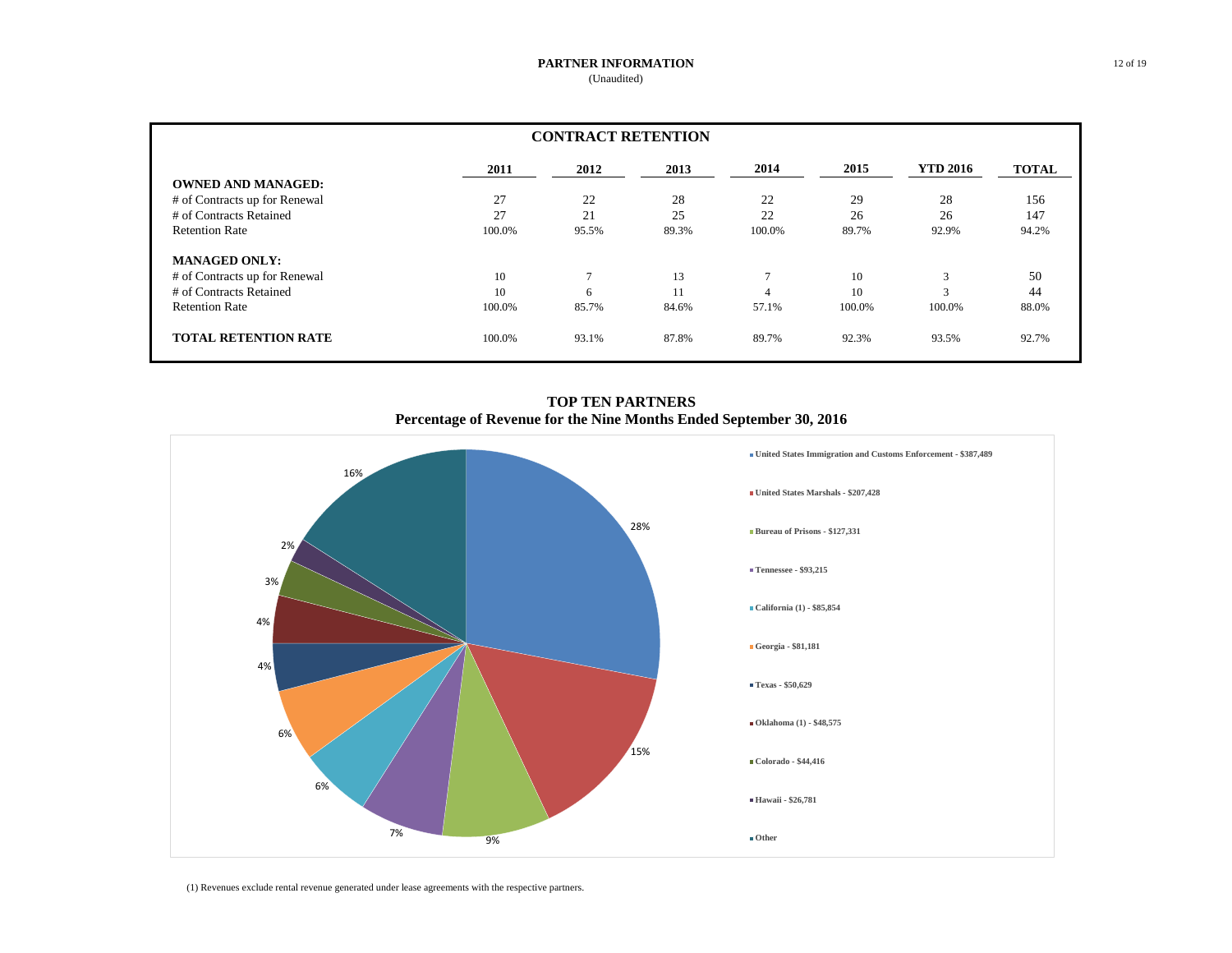### **FACILITY PORTFOLIO** 13 of 19

| <b>Facility Name</b>                                                | Year<br>Constructed/Acquired<br>(A) | <b>Primary Customer</b> | Design<br>Capacity (B) | <b>Security Level</b> | <b>Facility Type</b><br>(C) | Term       | Remaining<br><b>Renewal Options</b><br>(D) | Compensated<br>Occupancy % for<br>the Quarter ended<br>9/30/16 |
|---------------------------------------------------------------------|-------------------------------------|-------------------------|------------------------|-----------------------|-----------------------------|------------|--------------------------------------------|----------------------------------------------------------------|
| <b>Owned and Managed Facilities:</b>                                |                                     |                         |                        |                       |                             |            |                                            |                                                                |
| Central Arizona Detention Center<br>Florence, Arizona               | 1994, 1998                          | <b>USMS</b>             | 2,304                  | Multi                 | Detention                   | $Sep-18$   | $(2)$ 5 year                               | 110.66%                                                        |
| Eloy Detention Center<br>Eloy, Arizona                              | 1995, 1996                          | $\rm ICE$               | 1,500                  | Medium                | Detention                   | Indefinite |                                            | 92.90%                                                         |
| Florence Correctional Center<br>Florence, Arizona                   | 1999, 2004                          | <b>USMS</b>             | 1,824                  | Multi                 | Detention                   | $Sep-18$   | $(2)$ 5 year                               | 99.04%                                                         |
| La Palma Correctional Center<br>Eloy, Arizona                       | 2008                                | State of California     | 3,060                  | Medium                | Correctional                | $Jun-19$   | Indefinite                                 | 88.98%                                                         |
| Red Rock Correctional Center (E)<br>Eloy, Arizona                   | 2006                                | State of Arizona        | 1,596                  | Medium                | Correctional                | $Jan-24$   | $(2)$ 5 year                               | 71.09%                                                         |
| Saguaro Correctional Facility<br>Eloy, Arizona                      | 2007                                | State of Hawaii         | 1,896                  | Medium                | Correctional                | Jun-19     | $(2)$ 1 year                               | 77.73%                                                         |
| <b>CAI Boston Avenue</b><br>San Diego, California                   | 2013                                | State of California     | 120                    | ÷,                    | Community<br>Corrections    | $Jun-18$   | $(3)$ 1 year                               | 8.22%                                                          |
| CAI Ocean View<br>San Diego, California                             | 2013                                | <b>BOP</b>              | 483                    |                       | Community<br>Corrections    | May-17     | $(4)$ 1 year                               | 106.28%                                                        |
| Leo Chesney Correctional Center<br>Live Oak, California             | 1989                                |                         | 240                    |                       |                             |            |                                            | 0.00%                                                          |
| Otay Mesa Detention Center<br>San Diego, California                 | 2015                                | ICE                     | 1,482                  | Minimum/<br>Medium    | Detention                   | $Jun-17$   | $(2)$ 3 year                               | 82.13%                                                         |
| <b>Bent County Correctional Facility</b><br>Las Animas, Colorado    | 1992, 1997, 2008                    | State of Colorado       | 1,420                  | Medium                | Correctional                | $Jun-17$   |                                            | 93.56%                                                         |
| <b>Boulder Community Treatment Center</b><br>Boulder, Colorado      | 2016                                | <b>Boulder County</b>   | 69                     |                       | Community<br>Corrections    | $Jan-17$   | $(2)$ 1 year                               | 94.27%                                                         |
| <b>Centennial Community Transition Center</b><br>Edgewood, Colorado | 2016                                | Arapahoe County         | 107                    |                       | Community<br>Corrections    | $Jun-17$   |                                            | 78.86%                                                         |
| <b>Columbine Facility</b><br>Denver, Colorado                       | 2016                                | Denver County           | 60                     |                       | Community<br>Corrections    | $Jun-17$   |                                            | 96.58%                                                         |
| Crowley County Correctional Facility<br>Olney Springs, Colorado     | 2003, 2004                          | State of Colorado       | 1,794                  | Medium                | Correctional                | $Jun-17$   |                                            | 78.87%                                                         |
| Dahlia Facility<br>Denver, Colorado                                 | 2016                                | Denver County           | 120                    | ٠                     | Community<br>Corrections    | $Jun-17$   |                                            | 95.77%                                                         |
| Fox Facility and Training Center<br>Denver, Colorado                | 2016                                | Denver County           | 90                     | ٠                     | Community<br>Corrections    | Jun-17     |                                            | 76.73%                                                         |
| Huerfano County Correctional Center<br>Walsenburg, Colorado         | 1997                                |                         | 752                    | Medium                | Correctional                |            |                                            | 0.00%                                                          |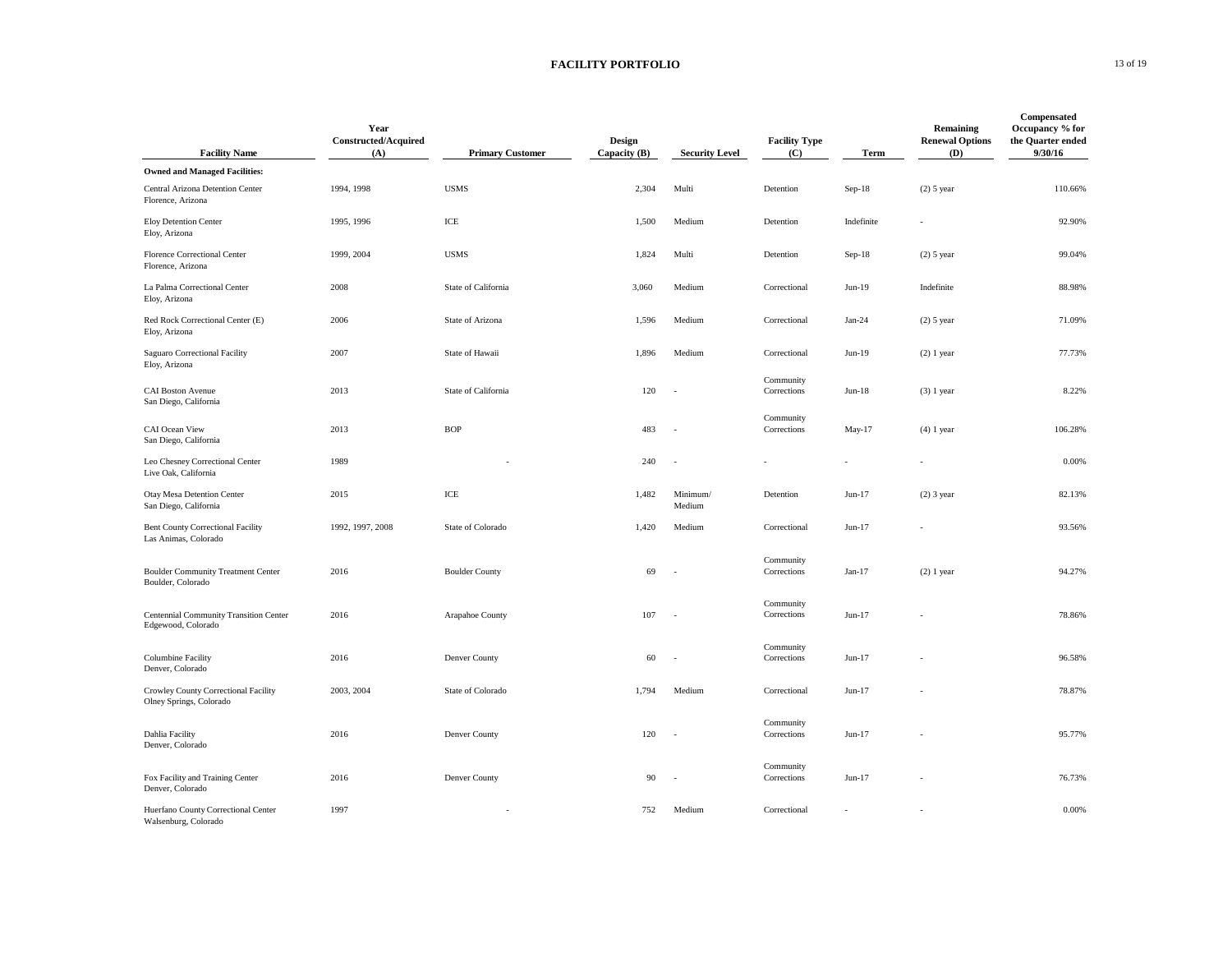### **FACILITY PORTFOLIO** 14 of 19

| <b>Facility Name</b>                                                   | Year<br>Constructed/Acquired<br>(A) | <b>Primary Customer</b>                 | Design<br>Capacity (B) | <b>Security Level</b> | <b>Facility Type</b><br>(C) | Term       | Remaining<br><b>Renewal Options</b><br>(D) | Compensated<br>Occupancy % for<br>the Quarter ended<br>9/30/16 |
|------------------------------------------------------------------------|-------------------------------------|-----------------------------------------|------------------------|-----------------------|-----------------------------|------------|--------------------------------------------|----------------------------------------------------------------|
| Kit Carson Correctional Center (F)<br>Burlington, Colorado             | 1998, 2008                          |                                         | 1,488                  | Medium                | Correctional                |            |                                            | 4.76%                                                          |
| <b>Longmont Community Treatment Center</b><br>Longmont, Colorado       | 2016                                | <b>Boulder County</b>                   | 69                     |                       | Community<br>Corrections    | Jan-17     | $(2)$ 1 year                               | 94.64%                                                         |
| <b>Ulster Facility</b><br>Denver, Colorado                             | 2016                                | Denver County                           | 90                     | ÷.                    | Community<br>Corrections    | Jun-17     |                                            | 87.08%                                                         |
| Coffee Correctional Facility (G)<br>Nicholls, Georgia                  | 1998, 1999, 2010                    | State of Georgia                        | 2,312                  | Medium                | Correctional                | Jun-17     | $(17)$ 1 year                              | 112.41%                                                        |
| Jenkins Correctional Center (G)<br>Millen, Georgia                     | 2012                                | State of Georgia                        | 1,124                  | Medium                | Correctional                | Jun-17     | $(18)$ 1 year                              | 100.84%                                                        |
| McRae Correctional Facility<br>McRae, Georgia                          | 2000, 2002, 2012                    | <b>BOP</b>                              | 1,978                  | Medium                | Correctional                | $Nov-16$   | $(3)$ 2 year                               | 89.99%                                                         |
| <b>Stewart Detention Center</b><br>Lumpkin, Georgia                    | 2004                                | ICE                                     | 1,752                  | Medium                | Detention                   | Indefinite |                                            | 98.14%                                                         |
| Wheeler Correctional Facility (G)<br>Alamo, Georgia                    | 1998, 1999, 2010                    | State of Georgia                        | 2,312                  | Medium                | Correctional                | Jun-17     | $(17)$ 1 year                              | 113.19%                                                        |
| Leavenworth Detention Center<br>Leavenworth, Kansas                    | 1992, 2000, 2004.<br>2008           | <b>USMS</b>                             | 1,033                  | Maximum               | Detention                   | Dec-16     | $(2)$ 5 year                               | 66.11%                                                         |
| Lee Adjustment Center<br>Beattyville, Kentucky                         | 1998                                |                                         | 816                    | Minimum/<br>Medium    | Correctional                |            |                                            | 0.00%                                                          |
| Marion Adjustment Center<br>St. Mary, Kentucky                         | 1998                                |                                         | 826                    | Minimum/<br>Medium    | Correctional                |            |                                            | 0.00%                                                          |
| Southeast Kentucky Correctional Facility (H)<br>Wheelwright, Kentucky  | 1998                                |                                         | 656                    | Minimum/<br>Medium    | Correctional                |            |                                            | 0.00%                                                          |
| Prairie Correctional Facility<br>Appleton, Minnesota                   | 1991                                |                                         | 1,600                  | Medium                | Correctional                |            |                                            | 0.00%                                                          |
| Adams County Correctional Center<br>Adams County, Mississippi          | 2008                                | <b>BOP</b>                              | 2,232                  | Medium                | Correctional                | Jul-17     | $(1)$ 2 year                               | 90.01%                                                         |
| Tallahatchie County Correctional Facility (I)<br>Tutwiler, Mississippi | 2000, 2007, 2008                    | State of California                     | 2,672                  | Medium                | Correctional                | $Jun-19$   | Indefinite                                 | 79.69%                                                         |
| Crossroads Correctional Center (J)<br>Shelby, Montana                  | 1999                                | State of Montana                        | 664                    | Multi                 | Correctional                | Jun-17     | $(1)$ 2 year                               | 104.65%                                                        |
| Nevada Southern Detention Center<br>Pahrump, Nevada                    | 2010                                | Office of the Federal Detention Trustee | 1,072                  | Medium                | Detention                   | $Sep-20$   | $(2)$ 5 year                               | 85.57%                                                         |
| Elizabeth Detention Center<br>Elizabeth, New Jersey                    | 1963                                | ICE                                     | 300                    | Minimum               | Detention                   | Aug-17     | $(4)$ 1 year                               | 97.00%                                                         |
| Cibola County Corrections Center (K)<br>Milan, New Mexico              | 1994, 1999                          | ICE                                     | 1,129                  | Medium                | Correctional                | $Oct-21$   | Indefinite                                 | 88.34%                                                         |
| Northwest New Mexico Correctional Center<br>Grants, New Mexico         | 1989, 2000                          | State of New Mexico                     | 596                    | Multi                 | Correctional                | $Jun-20$   |                                            | 121.20%                                                        |
| Torrance County Detention Facility<br>Estancia, New Mexico             | 1990, 1997                          | <b>USMS</b>                             | 910                    | Multi                 | Detention                   | Indefinite |                                            | 77.26%                                                         |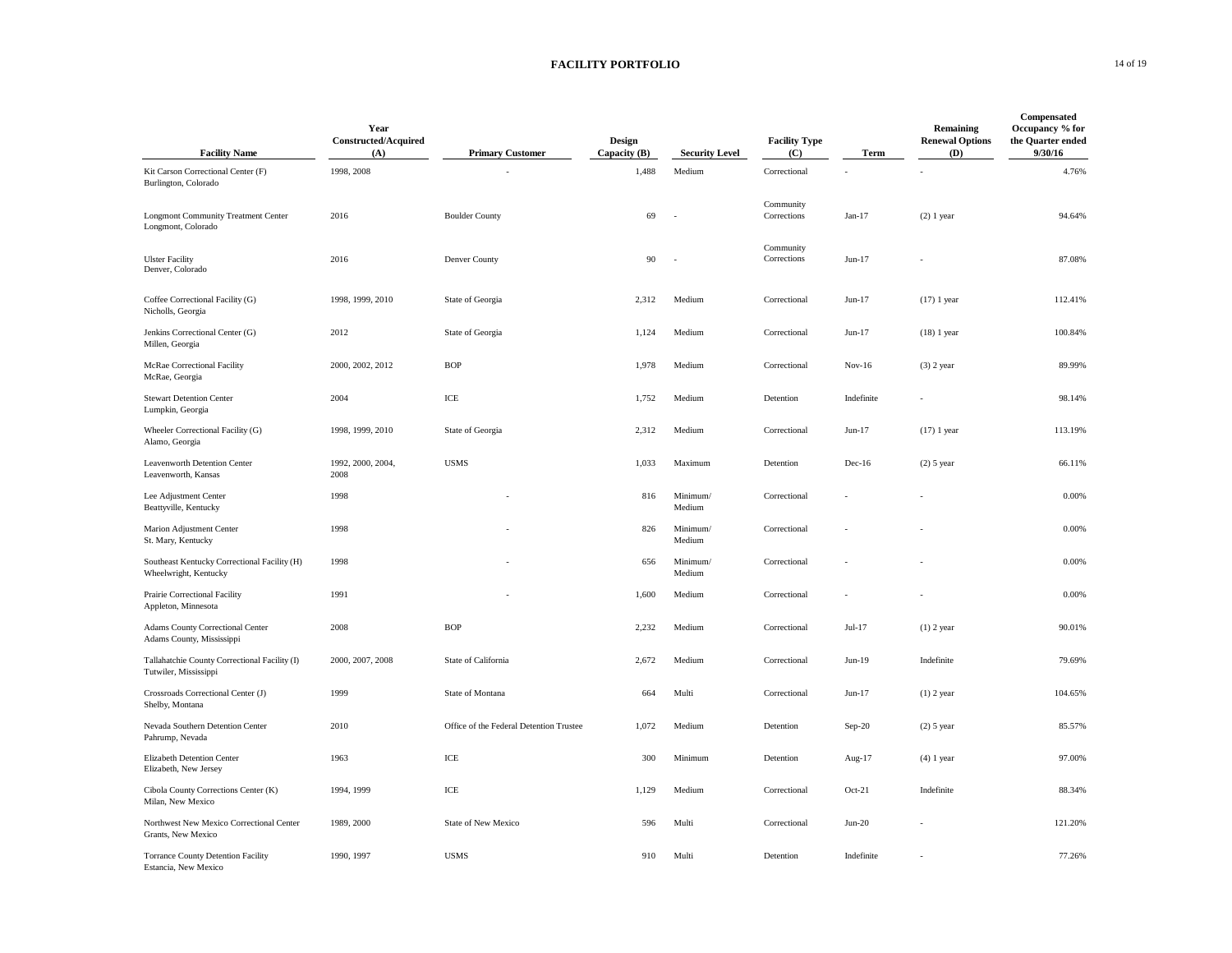### **FACILITY PORTFOLIO** 15 of 19

| <b>Facility Name</b>                                          | Year<br>Constructed/Acquired<br>(A) | <b>Primary Customer</b> | Design<br>Capacity $(B)$ | <b>Security Level</b> | <b>Facility Type</b><br>(C) | Term     | Remaining<br><b>Renewal Options</b><br>(D) | Compensated<br>Occupancy % for<br>the Quarter ended<br>9/30/16 |
|---------------------------------------------------------------|-------------------------------------|-------------------------|--------------------------|-----------------------|-----------------------------|----------|--------------------------------------------|----------------------------------------------------------------|
| Lake Erie Correctional Institution (L)<br>Conneaut, Ohio      | 2011                                | State of Ohio           | 1,798                    | Medium                | Correctional                | $Jun-32$ | Indefinite                                 | 98.72%                                                         |
| Northeast Ohio Correctional Center<br>Youngstown, Ohio        | 1997                                | <b>USMS</b>             | 2,016                    | Medium                | Correctional                | Dec-16   | $(1)$ 2 year                               | 30.89%                                                         |
| <b>Carver Transitional Center</b><br>Oklahoma City, Oklahoma  | 2015                                | State of Oklahoma       | 494                      |                       | Community<br>Corrections    | $Jun-17$ | $(1)$ 1 year                               | 59.95%                                                         |
| Cimarron Correctional Facility (M)<br>Cushing, Oklahoma       | 1997, 2008                          | State of Oklahoma       | 1,692                    | Medium                | Correctional                | Jun-17   | $(2)$ 1 year                               | 97.09%                                                         |
| Davis Correctional Facility (M)<br>Holdenville, Oklahoma      | 1996, 2008                          | State of Oklahoma       | 1,670                    | Medium                | Correctional                | Jun-17   | $(2)$ 1 year                               | 99.51%                                                         |
| Diamondback Correctional Facility<br>Watonga, Oklahoma        | 1998, 2000                          |                         | 2,160                    | Medium                | Correctional                |          |                                            | 0.00%                                                          |
| <b>Tulsa Transitional Center</b><br>Tulsa, Oklahoma           | 2015                                | State of Oklahoma       | 390                      | ٠                     | Community<br>Corrections    | $Jun-17$ | $(1)$ 1 year                               | 64.88%                                                         |
| <b>Turley Residential Center</b><br>Tulsa, Oklahoma           | 2015                                | State of Oklahoma       | 289                      |                       | Community<br>Corrections    | Jun-17   | $(2)$ 1 year                               | 60.37%                                                         |
| <b>Shelby Training Center</b><br>Memphis, Tennessee           | 1986, 1995                          |                         | 200                      |                       |                             |          |                                            | 0.00%                                                          |
| Trousdale Turner Correctional Center<br>Hartsville, Tennessee | 2015                                | State of Tennessee      | 2,552                    | Multi                 | Correctional                | Dec-20   |                                            | 82.56%                                                         |
| West Tennessee Detention Facility<br>Mason, Tennessee         | 1990, 1996                          | <b>USMS</b>             | 600                      | Multi                 | Detention                   | $Sep-17$ | $(6)$ 2 year                               | 53.64%                                                         |
| Whiteville Correctional Facility (N)<br>Whiteville, Tennessee | 1998                                | State of Tennessee      | 1,536                    | Medium                | Correctional                | $Jun-16$ |                                            | 97.87%                                                         |
| Austin Residential Re-entry Center<br>Del Valle, Texas        | 2015                                | <b>BOP</b>              | 116                      |                       | Community<br>Corrections    | Aug-17   |                                            | 70.25%                                                         |
| <b>Austin Transitional Center</b><br>Del Valle, Texas         | 2015                                | <b>State of Texas</b>   | 460                      |                       | Community<br>Corrections    | Aug-17   | $(3)$ 1 year                               | 76.16%                                                         |
| Corpus Christi Transitional Center<br>Corpus Christi, Texas   | 2015                                | <b>State of Texas</b>   | 160                      | ÷.                    | Community<br>Corrections    | Aug-17   | $(1)$ 2 year                               | 59.59%                                                         |
| <b>Dallas Transitional Center</b><br>Hutchins, Texas          | 2015                                | State of Texas          | 300                      |                       | Community<br>Corrections    | Aug-17   | $(3)$ 1 year                               | 95.58%                                                         |
| <b>Eden Detention Center</b><br>Eden, Texas                   | 1995                                | <b>BOP</b>              | 1,422                    | Medium                | Correctional                | Apr-17   |                                            | 95.16%                                                         |
| El Paso Multi-Use Facility<br>El Paso, Texas                  | 2015                                | State of Texas          | 360                      |                       | Community<br>Corrections    | Aug-17   | $(3)$ 1 year                               | 74.84%                                                         |
| El Paso Transitional Center<br>El Paso, Texas                 | 2015                                | <b>State of Texas</b>   | 224                      |                       | Community<br>Corrections    | Aug-17   | $(3)$ 1 year                               | 79.24%                                                         |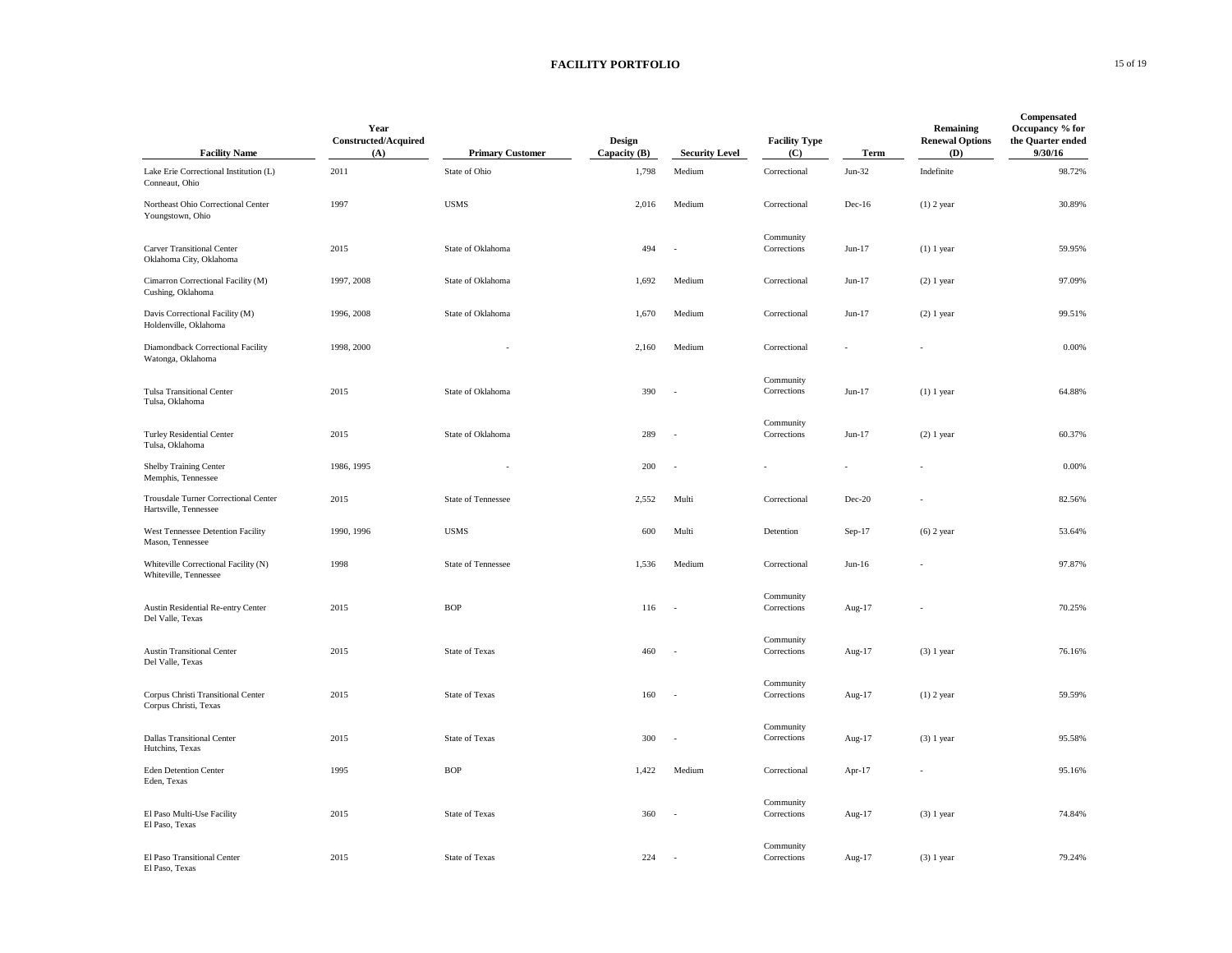### **FACILITY PORTFOLIO** 16 of 19

| <b>Facility Name</b>                                                                                 | Year<br>Constructed/Acquired<br>(A) | <b>Primary Customer</b> | Design<br>Capacity (B) | <b>Security Level</b> | <b>Facility Type</b><br>(C) | Term     | Remaining<br><b>Renewal Options</b><br>(D) | Compensated<br>Occupancy % for<br>the Quarter ended<br>9/30/16 |
|------------------------------------------------------------------------------------------------------|-------------------------------------|-------------------------|------------------------|-----------------------|-----------------------------|----------|--------------------------------------------|----------------------------------------------------------------|
| Fort Worth Transitional Center<br>Fort Worth, Texas                                                  | 2015                                | State of Texas          | 248                    |                       | Community<br>Corrections    | Aug-17   | $(3)$ 1 year                               | 76.79%                                                         |
| <b>Houston Processing Center</b><br>Houston, Texas                                                   | 1984, 2005                          | ICE                     | 1.000                  | Medium                | Detention                   | Apr-17   |                                            | 95.02%                                                         |
| Laredo Processing Center<br>Laredo, Texas                                                            | 1985, 1990                          | ICE                     | 258                    | Minimum/<br>Medium    | Detention                   | $Jun-18$ |                                            | 126.64%                                                        |
| South Texas Family Residential Center<br>Dilley, Texas                                               | 2014                                | ICE                     | 2,400                  |                       | Residential                 | $Sep-21$ |                                            | 100.00%                                                        |
| T. Don Hutto Residential Center<br>Taylor, Texas                                                     | 1997                                | $\rm ICE$               | 512                    | Medium                | Detention                   | $Jan-20$ | Indefinite                                 | 98.83%                                                         |
| Webb County Detention Center<br>Laredo, Texas                                                        | 1998                                | <b>USMS</b>             | 480                    | Medium                | Detention                   | Nov-17   |                                            | 56.28%                                                         |
| Cheyenne Transitional Center<br>Cheyenne, Wyoming                                                    | 2015                                | State of Wyoming        | 116                    |                       | Community<br>Corrections    | $Jun-17$ | Indefinite                                 | 91.03%                                                         |
| D.C. Correctional Treatment Facility (O)<br>Washington D.C.                                          | 1997                                | District of Columbia    | 1,500                  | Medium                | Detention                   | $Mar-17$ |                                            | 43.13%                                                         |
| Total design capacity for Owned and Managed Facilities (66 Owned and Managed Facilities)             |                                     |                         | 69,501                 |                       |                             |          |                                            | 77.0%                                                          |
| <b>Managed Only Facilities:</b>                                                                      |                                     |                         |                        |                       |                             |          |                                            |                                                                |
| Citrus County Detention Facility<br>Lecanto, Florida                                                 | 1992, 2007                          | Citrus County, FL       | 760                    | Multi                 | Detention                   | $Sep-20$ | Indefinite                                 | 77.48%                                                         |
| Lake City Correctional Facility<br>Lake City, Florida                                                | 1997, 2005                          | State of Florida        | 893                    | Medium                | Correctional                | $Jun-18$ | Indefinite                                 | 99.02%                                                         |
| Marion County Jail<br>Indianapolis, Indiana                                                          | 1997, 2005                          | Marion County, IN       | 1,030                  | Multi                 | Detention                   | Dec-17   | $(1)$ 10 year                              | 117.31%                                                        |
| Hardeman County Correctional Facility<br>Whiteville, Tennessee                                       | 1997                                | State of Tennessee      | 2,016                  | Medium                | Correctional                | May-17   |                                            | 97.92%                                                         |
| Metro-Davidson County Detention Facility<br>Nashville, Tennessee                                     | 1992, 1995, 2011                    | Davidson County, TN     | 1,348                  | Multi                 | Detention                   | $Jan-20$ |                                            | 81.63%                                                         |
| Silverdale Facilities<br>Chattanooga, Tennessee                                                      | 1985, 1997, 1998,<br>2005, 2008     | Hamilton County, TN     | 1,046                  | Multi                 | Detention                   | Apr-17   |                                            | 93.94%                                                         |
| South Central Correctional Center<br>Clifton, Tennessee                                              | 1992, 1994, 1995,<br>2005           | State of Tennessee      | 1,676                  | Medium                | Correctional                | $Jun-18$ |                                            | 98.14%                                                         |
| <b>Bartlett State Jail</b><br>Bartlett, Texas                                                        | 1995                                | <b>State of Texas</b>   | 1,049                  | Minimum/<br>Medium    | Correctional                | Aug-17   |                                            | 91.91%                                                         |
| Bradshaw State Jail<br>Henderson, Texas                                                              | 1995                                | <b>State of Texas</b>   | 1,980                  | Minimum/<br>Medium    | Correctional                | Aug-17   |                                            | 99.15%                                                         |
| Lindsey State Jail<br>Jacksboro, Texas                                                               | 1995                                | State of Texas          | 1,031                  | Minimum/<br>Medium    | Correctional                | Aug-17   |                                            | 93.80%                                                         |
| Willacy State Jail<br>Raymondville, Texas                                                            | 1995                                | <b>State of Texas</b>   | 1,069                  | Minimum/<br>Medium    | Correctional                | Aug-17   |                                            | 99.97%                                                         |
| Total design capacity for Managed Only Facilities (11 Managed Only Facilities)                       |                                     |                         | 13,898                 |                       |                             |          |                                            | 96.0%                                                          |
| Total design capacity for All Owned and Managed and Managed Only Facilities as of September 30, 2016 |                                     |                         | 83.399                 |                       |                             |          |                                            | 80.2%                                                          |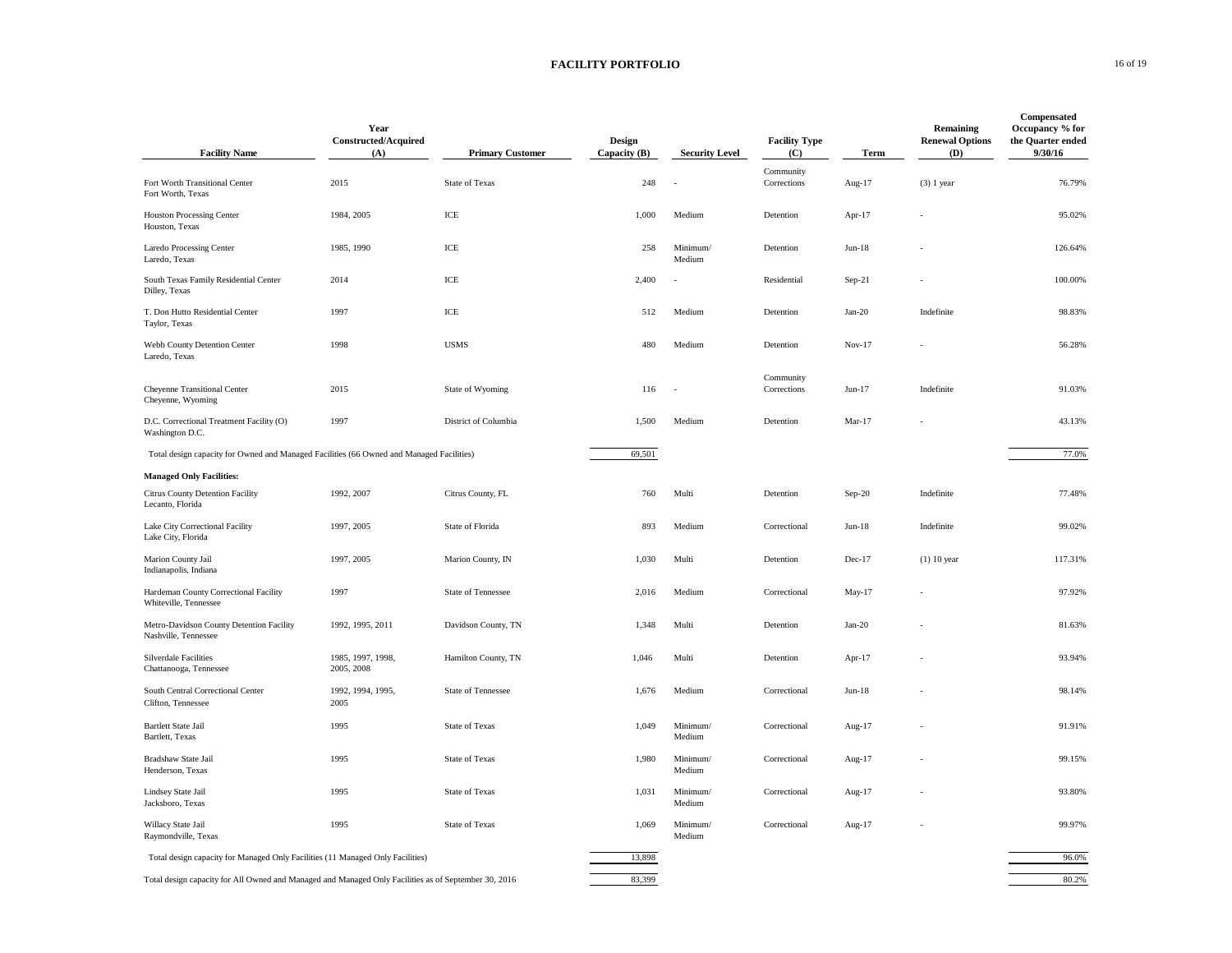### **FACILITY PORTFOLIO** 17 of 19

| <b>Facility Name</b>                                                         | Year<br><b>Constructed/Acquired</b><br>(A) | <b>Primary Customer</b>            | Design<br>Capacity (B) | <b>Security Level</b> | <b>Facility Type</b><br>(C) | Term     | Remaining<br><b>Renewal Options</b><br>(D) | Compensated<br>Occupancy % for<br>the Quarter ended<br>9/30/16 |
|------------------------------------------------------------------------------|--------------------------------------------|------------------------------------|------------------------|-----------------------|-----------------------------|----------|--------------------------------------------|----------------------------------------------------------------|
| <b>Leased Facilities:</b>                                                    |                                            |                                    |                        |                       |                             |          |                                            |                                                                |
| California City Correctional Center<br>California City, California           | 1999                                       | <b>CDCR</b>                        | 2,560                  | Medium                | Correctional                | $Nov-20$ | Indefinite                                 | 100.00%                                                        |
| Long Beach Community Corrections Center<br>Long Beach, California            | 2016                                       | <b>Community Education Centers</b> | 112                    | ÷.                    | Community<br>Corrections    | $Jun-20$ | $(1)$ 5 year                               | 100.00%                                                        |
| North Fork Correctional Facility<br>Sayre, Oklahoma                          | 1998, 2007                                 | State of Oklahoma                  | 2,400                  | Medium                | Correctional                | $Jul-21$ | Indefinite                                 | 100.00%                                                        |
| <b>Broad Street Residential Reentry Center</b><br>Philadelphia, Pennsylvania | 2015                                       | <b>Community Education Centers</b> | 150                    | ÷.                    | Community<br>Corrections    | $Jul-19$ | $(4)$ 5 year                               | 100.00%                                                        |
| <b>Chester Residential Reentry Center</b><br>Chester, Pennsylvania           | 2015                                       | <b>Community Education Centers</b> | 135                    | ÷.                    | Community<br>Corrections    | Jul-19   | $(4)$ 5 year                               | 100.00%                                                        |
| Roth Hall Residential Reentry Center<br>Philadelphia, Pennsylvania           | 2015                                       | <b>Community Education Centers</b> | 160                    |                       | Community<br>Corrections    | $Jul-19$ | $(4)$ 5 year                               | 100.00%                                                        |
| Walker Hall Residential Reentry Center<br>Philadelphia, Pennsylvania         | 2015                                       | <b>Community Education Centers</b> | 160                    | ÷.                    | Community<br>Corrections    | Jul-19   | $(4)$ 5 year                               | 100.00%                                                        |
| Bridgeport Pre-Parole Transfer Facility<br>Bridgeport, Texas                 | 1995                                       | MTC                                | 200                    | Medium                | Correctional                | $Sep-17$ |                                            | 100.00%                                                        |
| Total design capacity for Leased Facilities (8 Facilities)                   |                                            |                                    | 5,877                  |                       |                             |          |                                            | 100.0%                                                         |
| <b>Total Portfolio (85 Facilities)</b>                                       |                                            |                                    | 89,276                 |                       |                             |          |                                            | 81.5%                                                          |
| <b>Less Idle Facilities: (9 Facilities)</b>                                  |                                            |                                    | (8,738)                |                       |                             |          |                                            | 0.0%                                                           |
| <b>Total Portfolio, Excluding Idle Facilities</b>                            |                                            |                                    | 80.538                 |                       |                             |          |                                            | 90.3%                                                          |

#### **Expansion and Development Projects:**

| <b>Facility Name</b>                          | <b>Estimated Completion</b> | <b>Potential Customer(s)</b> | Design<br>Capacity (B) | Project<br><b>Description</b> | <b>Estimated</b><br>Total<br>Investment<br>(in millions) | <b>Spent</b><br>through<br>9/30/16<br>(in millions) |
|-----------------------------------------------|-----------------------------|------------------------------|------------------------|-------------------------------|----------------------------------------------------------|-----------------------------------------------------|
| Red Rock Correctional Center<br>Eloy, Arizona | Fourth Quarter 2016         | State of Arizona             | 428                    | Expansion                     | $$37.0 - $38.0$                                          | \$30.5                                              |

# **Projected Design Capacity for Expansion and Development Projects** 428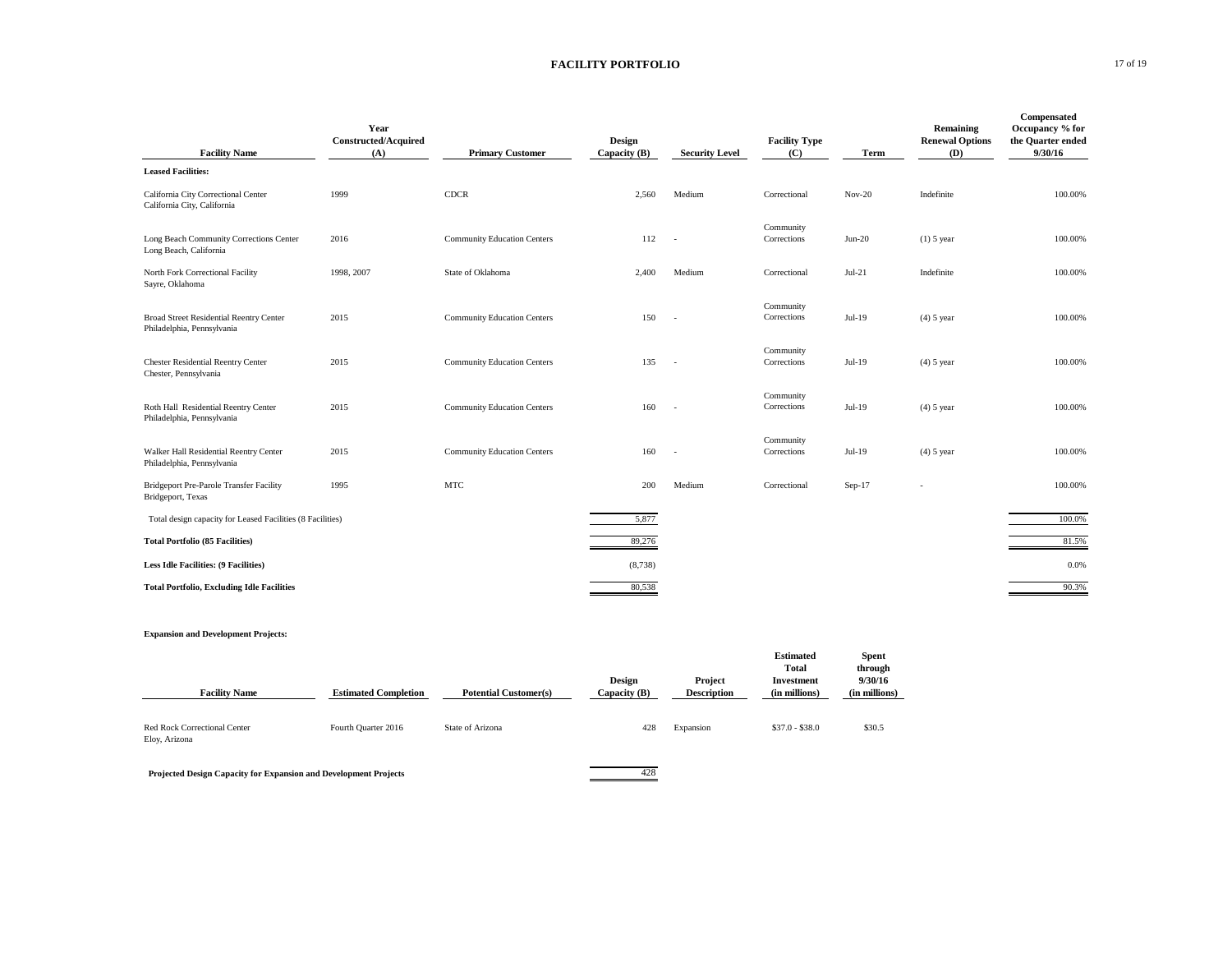#### **FACILITY PORTFOLIO** 18 of 19

|                      |                             |                         |              |                       |                      |              |                        | Compensated       |
|----------------------|-----------------------------|-------------------------|--------------|-----------------------|----------------------|--------------|------------------------|-------------------|
|                      | Year                        |                         |              |                       |                      |              | Remaining              | Occupancy % for   |
|                      | <b>Constructed/Acquired</b> |                         | Design       |                       | <b>Facility Type</b> |              | <b>Renewal Options</b> | the Quarter ended |
| <b>Facility Name</b> |                             | <b>Primary Customer</b> | Capacity (B) | <b>Security Level</b> | (C)                  | nes.<br>Ferm | (D)                    | 9/30/16           |

(A) The year constructed/acquired represents the initial date of acquisition or completion of construction of the facility, as well as significant additions to the facility that occurred at a later date.

inmate housed at the facility paid by the corresponding contracting governmental entity. (B) Design capacity measures the number of beds, and accordingly, the number of offenders each facility is designed to accommodate. Facilities housing detainees on a short term basis may exceed the original intended design capacity due to the lower level of services required by detainees in custody for a brief period. From time to time, we may evaluate the design capacity of our facilities based on the customers using the facilities, and the reconfigure space with minimal capital outlays. We believe design capacity is an appropriate measure for evaluating prison operations, because the revenue generated by each facility is based on a per diem or monthly rate p

(C) We manage numerous facilities that have more than a single function (i.e., housing both long-term sentenced adult prisoners and pre-trial detainees). The primary functional categories into which facility types are iden was determined by the relative size of prisoner populations in a particular facility on September 30, 2016. If, for example, a 1,000-bed facility housed 900 adult prisoners with sentences in excess of one year and 100 predetainees, the primary functional category to which it would be assigned would be that of correction facilities and not detention facilities. It should be understood that the primary functional category to which multi-user are assigned may change from time to time.

(D) Remaining renewal options represents the number of renewal options, if applicable, and the remaining term of each option renewal.

(E) Pursuant to the terms of a contract awarded by the state of Arizona in September 2012, the state of Arizona has an option to purchase the Red Rock facility at any time during the term of the contract, including extensi an amortization schedule starting with the fair market value and decreasing evenly to zero over the twenty year term.

(F) Based on a decline in offender populations within the state of Colorado and available capacity at other facilities we own in Colorado, we idled the Kit Carson Correctional Center during the third quarter of 2016. Inmat this facility were transferred to the remaining two company-owned facilities that we operate for the Colorado Department of Corrections, the Bent County Correctional Facility and the Crowley County Correctional Facility. W market the facility to provide correctional or detention solutions for other customers.

(G) The facility is subject to a purchase option held by the Georgia Department of Corrections, or GDOC, which grants the GDOC the right to purchase the facility for the lesser of the facility's depreciated book value, as defined, or fair market value at any time during the term of the contract between us and the GDOC.

(H) The facility, formerly known as the Otter Creek Correctional Center, is subject to a deed of conveyance with the city of Wheelwright, KY which includes provisions that would allow assumption of ownership by the city of under the following occurrences: (1) we cease to operate the facility for more than two years, (2) our failure to maintain at least one employee for a period of sixty consecutive days, or (3) a conversion to a maximum secu upon classification by the Kentucky Corrections Cabinet. In December 2013, we entered into an agreement with the city of Wheelwright that extends the reversion by up to 30 months in exchange for \$20,000 per month or until operations, as defined in the agreement.

(I) The facility is subject to a purchase option held by the Tallahatchie County Correctional Authority which grants Tallahatchie County Correctional Authority the right to purchase the facility at any time during the cont at a price generally equal to the cost of the premises less an allowance for amortization originally over a 20 year period. The amortization period was extended through 2050 in connection with an expansion completed during fourth quarter of 2007

state of Montana. (J) The State of Montana has an option to purchase the facility generally at any time during the term of the contract with us at fair market value less the sum of a pre-determined portion of per-dien payments made to us by

(K) On July 29, 2016, the BOP elected not to renew its contract at the facility. We prepared to idle the facility upon expiration of the contract on October 30, 2016. On October 31, 2016, we announced a new contract award 1,116 ICE detainees at the facility. The contract contains an initial term of five years, with renewal options upon mutual agreement.

(L) The state of Ohio has the irrevocable right to repurchase the facility before we may resell the facility to a third party, or if we become insolvent or are unable to meet our obligations under the management contract w a price generally equal to the fair market value, as defined in the Real Estate Purchase Agreement.

(M) The facility is subject to a purchase option held by the Oklahoma Department of Corrections, or ODC, which grants the ODC the right to purchase the facility at its fair market value at any time.

(N) The state of Tennessee has the option to purchase the facility in the event of our bankruptcy, or upon an operational or financial breach, as defined, at a price equal to the book value, as defined.

(O) The District of Columbia has the right to purchase the facility at any time during the term of the contract at a price generally equal to the present value of the remaining lease payments for the premises. Upon expirat lease in the first quarter of 2017, ownership of the facility automatically reverts to the District of Columbia. We have been provided notice that the District does not plan to renew the contract upon its expiration in the quarter of 2017.